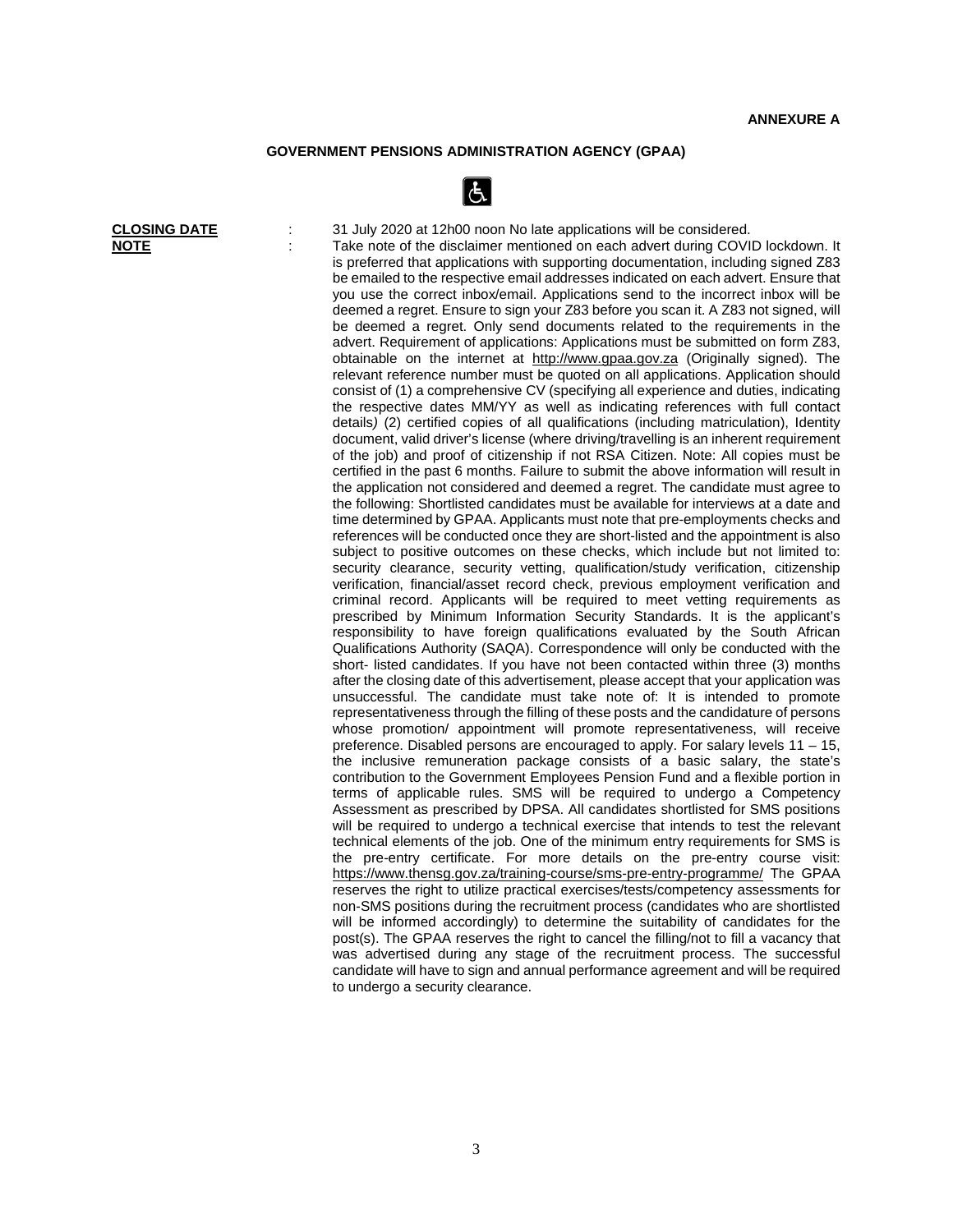| <b>POST 17/01</b>                                     | <b>GENERAL MANAGER: MANAGEMENT SUPPORT SERVICES REF NO: GM:</b><br>MSS/2020/06-1P                                                                                                                                                                                                                                                                                                                                                                                                                                                                                                                                                                                                                                                                                                                                                                                                                                                                                                                                                                                                                                                                                                                                                                                                                                                                                                                                                                                                                                                                                                                                                                                                                                                                                                                                                                                                                                                                                                                                                                                                                                                                                                                                                                                                                                                                                                                                                                                                                                                                                                                                                                                                                                                                                                                                               |
|-------------------------------------------------------|---------------------------------------------------------------------------------------------------------------------------------------------------------------------------------------------------------------------------------------------------------------------------------------------------------------------------------------------------------------------------------------------------------------------------------------------------------------------------------------------------------------------------------------------------------------------------------------------------------------------------------------------------------------------------------------------------------------------------------------------------------------------------------------------------------------------------------------------------------------------------------------------------------------------------------------------------------------------------------------------------------------------------------------------------------------------------------------------------------------------------------------------------------------------------------------------------------------------------------------------------------------------------------------------------------------------------------------------------------------------------------------------------------------------------------------------------------------------------------------------------------------------------------------------------------------------------------------------------------------------------------------------------------------------------------------------------------------------------------------------------------------------------------------------------------------------------------------------------------------------------------------------------------------------------------------------------------------------------------------------------------------------------------------------------------------------------------------------------------------------------------------------------------------------------------------------------------------------------------------------------------------------------------------------------------------------------------------------------------------------------------------------------------------------------------------------------------------------------------------------------------------------------------------------------------------------------------------------------------------------------------------------------------------------------------------------------------------------------------------------------------------------------------------------------------------------------------|
|                                                       | <b>Corporate Services</b><br>The purpose of the role is to drive, render and manage support services in the<br>GPAA and report into the Executive Manager Corporate Services.                                                                                                                                                                                                                                                                                                                                                                                                                                                                                                                                                                                                                                                                                                                                                                                                                                                                                                                                                                                                                                                                                                                                                                                                                                                                                                                                                                                                                                                                                                                                                                                                                                                                                                                                                                                                                                                                                                                                                                                                                                                                                                                                                                                                                                                                                                                                                                                                                                                                                                                                                                                                                                                   |
| <b>SALARY</b><br><b>CENTRE</b><br><b>REQUIREMENTS</b> | R1 251 183 - R1495 956 per annum (Level 14) (all-inclusive package)<br>Pretoria<br>A relevant Bachelor's degree/B Tech (NQF Level 7) as recognized by SAQA.<br>Minimum of 10 years relevant experience in a Management Support Services<br>environment. (A combination of experience within a minimum of 2 or more of the<br>following six sub disciplines will receive preference, namely Information Security;<br>Physical Security; Project Management Office; Management Information Systems;<br>Corporate Monitoring and Evaluation; Corporate Communications and Marketing).<br>At least 5 years Senior Management experience within the relevant field. A proven<br>track record as a Programme Head/Business Head. Experience in Financial<br>Services, especially Employee Benefits, Pension Fund and Retirement Benefits<br>Administration will be a distinct advantage. Strategic capability. Service delivery<br>innovation. Client orientation and customer focus. Financial management. People<br>management and empowerment. Programme and project management. Change<br>management. Communication. Knowledge management. Problem solving and<br>analysis. Respect. Service excellence. Integrity. Transparency. Courtesy.                                                                                                                                                                                                                                                                                                                                                                                                                                                                                                                                                                                                                                                                                                                                                                                                                                                                                                                                                                                                                                                                                                                                                                                                                                                                                                                                                                                                                                                                                                                                                                                       |
|                                                       | Emotional intelligence.<br>player.<br>Benefits administration.<br>Customer<br>Team<br>(channel<br>relationship<br>management<br>management).Relevant<br>legislative<br>requirements and GPAA policies and procedures. Industry knowledge. Financial<br>management including budgeting and forecasting. Pension Fund Regulations and<br>rules. Compliance management. Relevant systems.                                                                                                                                                                                                                                                                                                                                                                                                                                                                                                                                                                                                                                                                                                                                                                                                                                                                                                                                                                                                                                                                                                                                                                                                                                                                                                                                                                                                                                                                                                                                                                                                                                                                                                                                                                                                                                                                                                                                                                                                                                                                                                                                                                                                                                                                                                                                                                                                                                          |
| <b>DUTIES</b>                                         | The incumbent will be responsible for a wide variety of tasks, which includes but<br>are not limited to the following: Drive the Implementation of the Division strategy:<br>Develop, implement and monitor achievement of effective Strategic objectives.<br>Ensure the development, implementation and maintenance of Division policies,<br>procedures, and processes in accordance with best practice. Develop an effective<br>medium term expenditure framework (MTEF) and medium term strategy framework<br>(MTSF) operating strategy for the Division. Contribute to the annual strategic plan.<br>Analyze Division trends and prepare management reports. Track new<br>developments in practices to improve the effectiveness and efficiency of the<br>Division. Develop a management effectiveness and leadership strategy. Engage in<br>strategic relationships with relevant stakeholders to serve the interest of the<br>organization. Assess the provision of Division support and advice to line managers<br>to ensure that line managers are fully equipped to deal with risk related matters.<br>Drive a culture of compliance with GPAA line managers and staff to ensure greater<br>awareness of Division policies and procedures. Monitor compliance with relevant<br>legislation throughout all Division functions. Ensure the provision of accurate and<br>current advice regarding Division functions to all stakeholders. Ensure analysis of<br>service delivery gaps and challenges, define service delivery operational measures<br>and targets, and implement remedial action strategies. Ensure quality of service<br>provided to internal and external customers/clients/stakeholders. Represent the<br>Division at all relevant committees and forums. Proactively ensure the identification<br>and mitigation of risks. Initiate and sponsor projects in the Division and support<br>organization wide projects through communication initiatives. Drive the provision of<br>marketing, communication and stakeholder management services: Manage the<br>rendering of media and stakeholder liaison services. Manage the rendering of<br>branding, events and advertising services to the Department. Manage the<br>rendering of effective and efficient internal communication support services to the<br>Department. Manage the rendering of publication services. Drive and coordinate<br>all monitoring, evaluation and reporting systems in the Department: Manage the<br>development, maintenance and implementation of evaluation guidelines and<br>frameworks. Manage the organizational performance monitoring and reporting for<br>the Department. Coordinate and manage the implementation of integrated<br>Departmental M & E data systems. Drive the provisioning of well-defined MIS |

**MANAGEMENT ECHELON**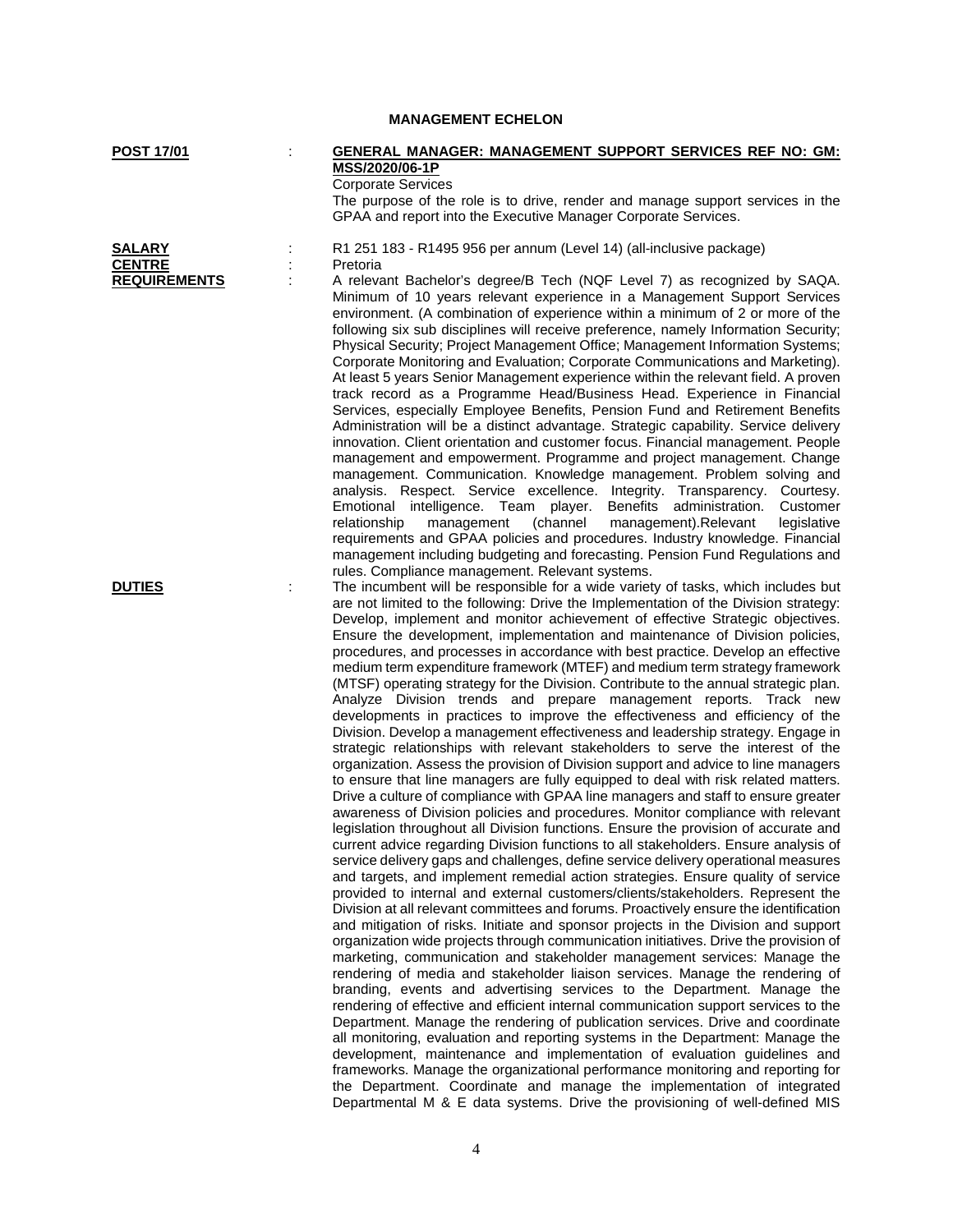| <b>ENQUIRIES</b><br><b>APPLICATIONS</b><br><b>FOR ATTENTION</b><br><b>NOTE</b> | driven strategic planning, research and policy implementation for the Department:<br>Facilitate research to guide and inform organizational strategy. Manage and<br>coordinate the implementation of strategy and operational planning programmes.<br>Render MIS services to the business units. Manage all research and policy<br>development in the Department. Drive and coordinate all projects initiated through<br>the Project Management office: Manage the coordination and integration of the<br>delivery of projects. Ensure proper management of change requests and control<br>scope through effective execution plans. Facilitate the development, registration<br>and implementation of projects through set project management methodologies.<br>Facilitate proper project closeout and handover processes. Drive the provisioning<br>and maintenance of Physical Security and Secured facilities: Ensure facilitation and<br>procurement of fleet, travel and accommodation requirements of the GPAA. Ensure<br>and monitor the provision of security management services. Ensure facilities<br>provisioning and management. Drive the provisioning and maintenance of effective<br>Information Security: Ensure the management of ICT systems security. Ensure<br>management of document security. Ensure the management of ICT compliance<br>management. Manage all the resources in the Division: Ensure the development<br>and management of staff within the Division. Implement and maintain a relevant<br>management approach to support effective business results within the Division.<br>Develop and sustain a culture of high performance, professionalism and integrity<br>to support overall quality of service delivery. Ensure control of budgeting and<br>expenditure process in-line with strategic objectives and relevant legislation.<br>Ensure the effective utilization of all other resources (including IS, Assets,<br>Infrastructure, etc.) within the Division.<br>Ms Vivian de Kock Tel No: (082) 411 6094 or email rh.gpaa@adcorpgroup.com<br>Please forward your application, quoting the relevant reference number, and email<br>to rh.gpaa@adcorpgroup.com<br>Vivian de Kock<br>One permanent General Manager Management Support Services position is<br>currently available at the Government Pensions Administration Agency: Corporate<br>Services. Disclaimer during COVID 19 lockdown stages: With the restrictions on<br>social distancing during phases 5 to 2, you may email your application with the<br>relevant supporting documentation to quoting the reference number in the heading.<br>Avoid posting or hand delivering. Disclaimer: The Successful Applicant Will Not Be<br>Appointed before Completion of the Pre-Entry Certificate for SMS as Prescribed by<br>the DPSA. |
|--------------------------------------------------------------------------------|-------------------------------------------------------------------------------------------------------------------------------------------------------------------------------------------------------------------------------------------------------------------------------------------------------------------------------------------------------------------------------------------------------------------------------------------------------------------------------------------------------------------------------------------------------------------------------------------------------------------------------------------------------------------------------------------------------------------------------------------------------------------------------------------------------------------------------------------------------------------------------------------------------------------------------------------------------------------------------------------------------------------------------------------------------------------------------------------------------------------------------------------------------------------------------------------------------------------------------------------------------------------------------------------------------------------------------------------------------------------------------------------------------------------------------------------------------------------------------------------------------------------------------------------------------------------------------------------------------------------------------------------------------------------------------------------------------------------------------------------------------------------------------------------------------------------------------------------------------------------------------------------------------------------------------------------------------------------------------------------------------------------------------------------------------------------------------------------------------------------------------------------------------------------------------------------------------------------------------------------------------------------------------------------------------------------------------------------------------------------------------------------------------------------------------------------------------------------------------------------------------------------------------------------------------------------------------------------------------------------------------------------------------------------------------------------------------------------------------------------------------------------------------------------------------------------------------------------|
| <b>POST 17/02</b>                                                              | SENIOR MANAGER: OPERATIONS GPAA PROGRAM 2.1 REF<br>NO:<br>SOM/PR2.1/2020/06-1P<br>Operations GPAA Program 2.1<br>The purpose of the role is to manage the provisioning of the operations and<br>financial administration of Programme 2.1 funds.                                                                                                                                                                                                                                                                                                                                                                                                                                                                                                                                                                                                                                                                                                                                                                                                                                                                                                                                                                                                                                                                                                                                                                                                                                                                                                                                                                                                                                                                                                                                                                                                                                                                                                                                                                                                                                                                                                                                                                                                                                                                                                                                                                                                                                                                                                                                                                                                                                                                                                                                                                                          |
| <b>SALARY</b><br><b>CENTRE</b><br><b>REQUIREMENTS</b>                          | R1 057 326 - R1 245 495 per annum (Level 13) (all-inclusive package)<br>Pretoria<br>A recognized B Degree or equivalent three-year qualification (NQF level 7) as<br>recognized by SAQA, A minimum of eight years demonstrated experience in the<br>Operations Management field of which five years' experience should be at a middle/<br>senior managerial level. Candidates with relevant experience in a Pension fund,<br>Employee Benefits and or Medical Administration will receive preference.<br>Experience in Financial Services, Insurance services or investment will be an<br>advantage. Strategy and Operations Management. Analytical and problem solving                                                                                                                                                                                                                                                                                                                                                                                                                                                                                                                                                                                                                                                                                                                                                                                                                                                                                                                                                                                                                                                                                                                                                                                                                                                                                                                                                                                                                                                                                                                                                                                                                                                                                                                                                                                                                                                                                                                                                                                                                                                                                                                                                                   |
| <b>DUTIES</b>                                                                  | skills. Presentation skills. Planning and Organizing skills. Assertive. Pro-active.<br>Approachable and Innovative. Team player. Knowledge of Prescribed Regulations,<br>policies, PFMA and Treasury regulations, Knowledge of Public Service Act and<br>Regulations, Effective computer skills in Microsoft Office products.<br>The incumbent will be responsible for a wide variety of tasks, which includes but<br>are not limited to the following: Direct the implementation of Post-retirement<br>medical benefits: Forge relationship with CRM to ensure that PRMB administrative<br>challenges are attended to by Employer departments; Ensure that Employee<br>benefits understand the impact and expectation from Programme 2.1 regarding                                                                                                                                                                                                                                                                                                                                                                                                                                                                                                                                                                                                                                                                                                                                                                                                                                                                                                                                                                                                                                                                                                                                                                                                                                                                                                                                                                                                                                                                                                                                                                                                                                                                                                                                                                                                                                                                                                                                                                                                                                                                                       |

speedy finalization of pension benefits; Oversee the monitoring of production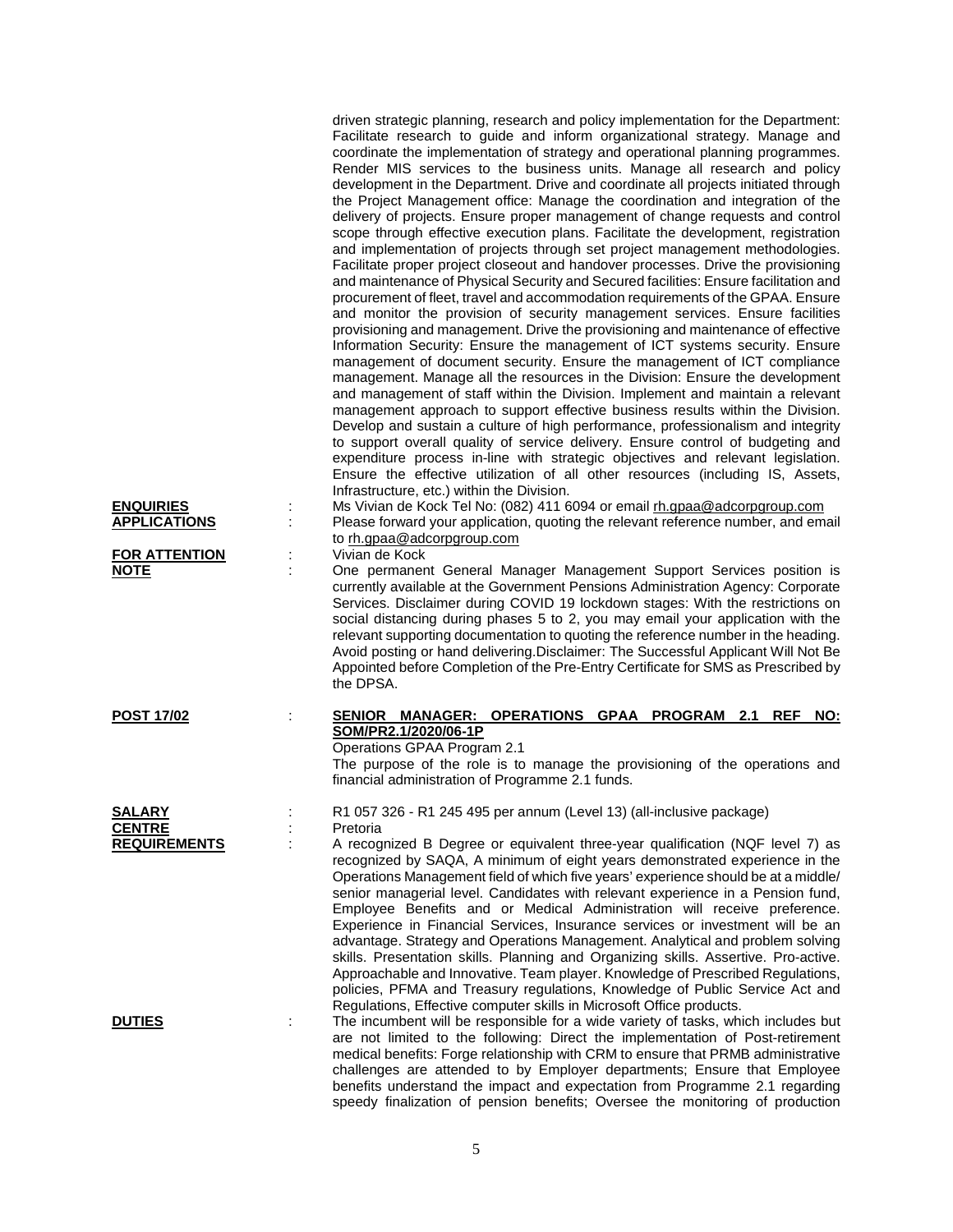| <b>ENQUIRIES</b><br><b>APPLICATIONS</b><br><b>FOR ATTENTION</b><br><b>NOTE</b> | statistics and put measures in place to address backlogs; Participate in HR Forums,<br>Retiring member campaigns and GEPF Roadshows. Ensure administration of<br>Injury On Duty benefits: Forge relationship with CRM to ensure that IOD challenges<br>are attended to by Employer departments; Ensure that Employee Benefits<br>Department understands the impact and expectations from Programme 2.1<br>regarding the administration of Third pension; Oversee the monitoring of production<br>statistics and put measures in place to address backlog; Participate in HR Forums,<br>Retiring member campaigns and GEPF Roadshows. Ensure provision of Military &<br>Miscellaneous Pensions: Provision of effective and cost efficient treatment to<br>disabled military pensioners in respect of their accepted pensionable disabilities;<br>Oversee the effective management and processing of medical accounts; Oversee<br>the monitoring of production statistics and put measures in place to address<br>backlogs. Ensure implementation of P2.1 Operations strategy: Develop, implement<br>and monitor achievement of an effective Business Plan and budget for Post-<br>Retirement Medical Subsidies, Military Pensions and Medical Accounts and Injury<br>On Duty within the Operations business unit to support the achievement of GPAA's<br>strategic objectives; Implement and maintain Operations policies, procedures,<br>templates, and processes, in accordance with best practice; Ensure<br>implementation of an effective short, medium and long-term Operations strategy<br>for the Units; Analyze trends and prepare reports to provide recommendations and<br>relevant Operations information to relevant stakeholders to take appropriate<br>decisions; Track new developments in practices to improve the effectiveness and<br>efficiency of the Operations function; Ensure implementation of a management<br>effectiveness and leadership strategy; Ensure implementation and maintenance of<br>relevant policies, standard operating procedures, guidelines and processes,<br>achieving compliance with Public Service requirements; Engage in strategic<br>relationships with relevant stakeholders to serve the interest of the business unit;<br>Liaise with CRM to resolve client queries; Analyze service delivery gaps and<br>challenges, define service delivery operational measures and targets, and<br>implement remedial action strategies; Proactively ensure the identification and<br>mitigation of risks. Management and development of staff Ensure the development<br>and management of staff within the business unit; Implement and maintain a<br>relevant management approach to support effective business results within the<br>business unit; Develop and sustain a culture of high performance, professionalism<br>and integrity to support overall quality of service delivery; Set, agree and monitor<br>performance of direct reports, and ensure alignment with planned targets; Ensure<br>the effective utilization of all other resources (including ICT, Assets, Infrastructure,<br>etc) within the Business Unit; Establish and manage agreed budgets in consultation<br>with the General Manager Program 2.1 ensuring that costs are contained.<br>Email to gpaa01@ursonline.co.za<br>Please forward your application, quoting the relevant reference number, in the<br>÷<br>heading to the email below # Disclaimer during COVID 19 lockdown stages: With<br>the restrictions on social distancing during phases 5 to 2, you should email your<br>application with the relevant supporting documentation to gpaa01@ursonline.co.za<br>quoting the reference number in the heading<br><b>Ismael Radebe</b><br>One permanent Senior Manager Operations position is currently available at the<br>Government Pensions Administration Agency: Programme 2.1 |
|--------------------------------------------------------------------------------|-----------------------------------------------------------------------------------------------------------------------------------------------------------------------------------------------------------------------------------------------------------------------------------------------------------------------------------------------------------------------------------------------------------------------------------------------------------------------------------------------------------------------------------------------------------------------------------------------------------------------------------------------------------------------------------------------------------------------------------------------------------------------------------------------------------------------------------------------------------------------------------------------------------------------------------------------------------------------------------------------------------------------------------------------------------------------------------------------------------------------------------------------------------------------------------------------------------------------------------------------------------------------------------------------------------------------------------------------------------------------------------------------------------------------------------------------------------------------------------------------------------------------------------------------------------------------------------------------------------------------------------------------------------------------------------------------------------------------------------------------------------------------------------------------------------------------------------------------------------------------------------------------------------------------------------------------------------------------------------------------------------------------------------------------------------------------------------------------------------------------------------------------------------------------------------------------------------------------------------------------------------------------------------------------------------------------------------------------------------------------------------------------------------------------------------------------------------------------------------------------------------------------------------------------------------------------------------------------------------------------------------------------------------------------------------------------------------------------------------------------------------------------------------------------------------------------------------------------------------------------------------------------------------------------------------------------------------------------------------------------------------------------------------------------------------------------------------------------------------------------------------------------------------------------------------------------------------------------------------------------------------------------------------------------------------------------------------------------------------------------------------------------------------------------------------------------------------------------------------------------------------------------------------------------------------------------------------------------------------------------------------------------------------------------------------------------------------------------------------------------------------------------------------------------------------------------------------------------------------------------------------------------------------------------|
|                                                                                | <b>OTHER POSTS</b>                                                                                                                                                                                                                                                                                                                                                                                                                                                                                                                                                                                                                                                                                                                                                                                                                                                                                                                                                                                                                                                                                                                                                                                                                                                                                                                                                                                                                                                                                                                                                                                                                                                                                                                                                                                                                                                                                                                                                                                                                                                                                                                                                                                                                                                                                                                                                                                                                                                                                                                                                                                                                                                                                                                                                                                                                                                                                                                                                                                                                                                                                                                                                                                                                                                                                                                                                                                                                                                                                                                                                                                                                                                                                                                                                                                                                                                                                                    |
| <u>POST 17/03</u>                                                              | <b>MANAGER: OPERATION SUPPORT SERVICES REF NO: MNGR/OSS/2020/06-</b><br><u>1P</u><br><b>Client Relationship Management</b><br>The main purpose of this position is the management of Registry, Incoming and<br>Outgoing mail, Scanning and indexing within the GPAA.                                                                                                                                                                                                                                                                                                                                                                                                                                                                                                                                                                                                                                                                                                                                                                                                                                                                                                                                                                                                                                                                                                                                                                                                                                                                                                                                                                                                                                                                                                                                                                                                                                                                                                                                                                                                                                                                                                                                                                                                                                                                                                                                                                                                                                                                                                                                                                                                                                                                                                                                                                                                                                                                                                                                                                                                                                                                                                                                                                                                                                                                                                                                                                                                                                                                                                                                                                                                                                                                                                                                                                                                                                                  |
| <b>SALARY</b><br><b>CENTRE</b><br><b>REQUIREMENTS</b>                          | R733 257 per annum (Level 11) (cost to company - all-inclusive package)<br>Pretoria<br>A relevant three-year Bachelor's Degree/N Dip/B Tech within Public Service<br>Management or relevant field (360 credits) with six (6) years relevant experience<br>Management of which three (3) years<br>Document<br>in.<br>was<br>in a                                                                                                                                                                                                                                                                                                                                                                                                                                                                                                                                                                                                                                                                                                                                                                                                                                                                                                                                                                                                                                                                                                                                                                                                                                                                                                                                                                                                                                                                                                                                                                                                                                                                                                                                                                                                                                                                                                                                                                                                                                                                                                                                                                                                                                                                                                                                                                                                                                                                                                                                                                                                                                                                                                                                                                                                                                                                                                                                                                                                                                                                                                                                                                                                                                                                                                                                                                                                                                                                                                                                                                                       |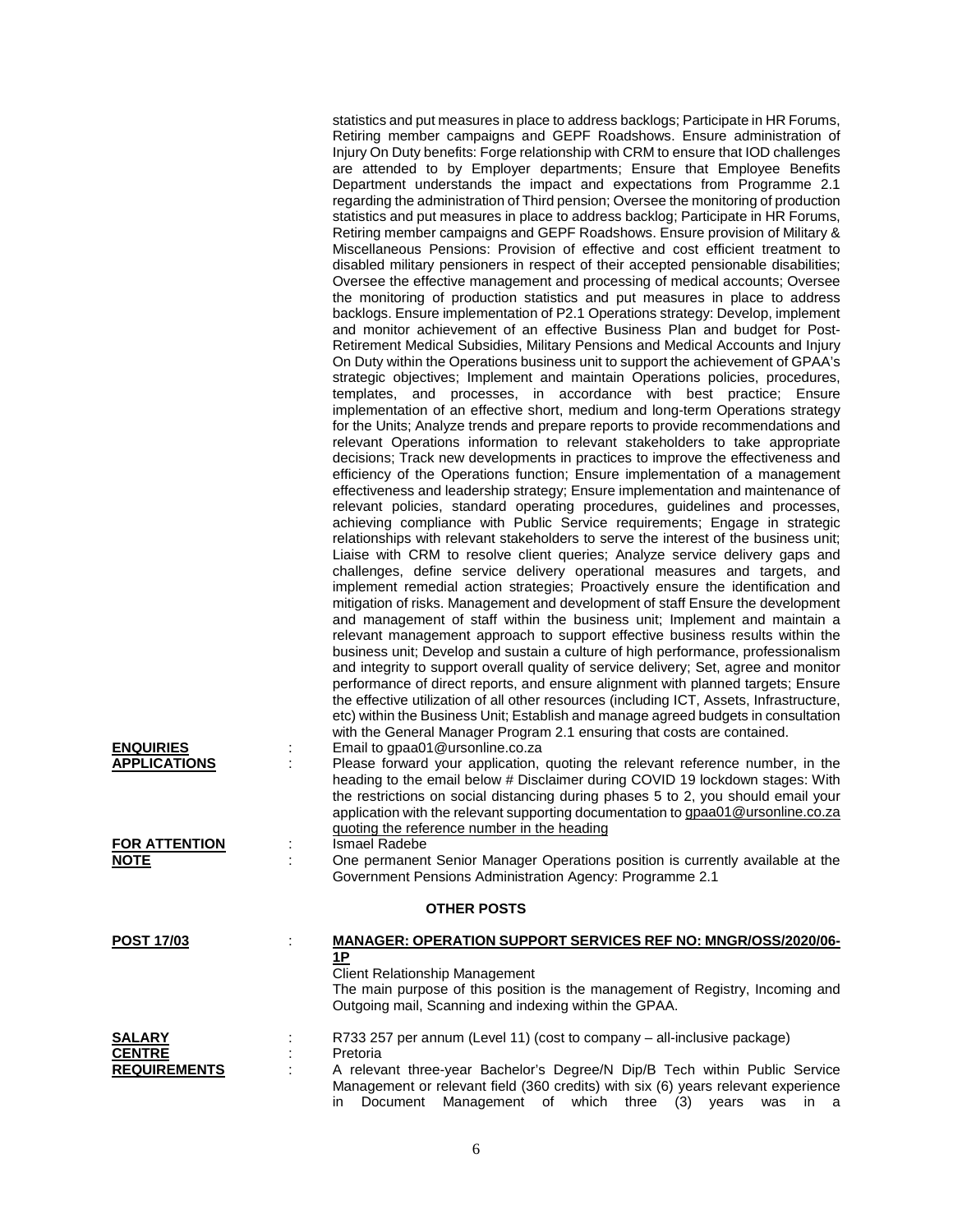supervisory/managerial role. Knowledge of Process Flow management. Knowledge of Document processing procedures. Knowledge of Applicable legislation within Employee Benefits. Knowledge of GEPF services and products. Knowledge of Microsoft Office products. Knowledge of Performance Management. Team coaching ability. Strong leadership and managerial skills. Strategic thinking skills. Good communication skills. Good problem solving skills. Good organising skills. Ethical business conduct. Quality and Customer service orientation. Ability to work under pressure. Self-reliance. Working towards integrated service. Embracing continuous improvement. Good Interpersonal relations

**DUTIES** : The successful candidate will be responsible for the following functions and include, but not limited to: Manage Filing, Storage and Retrieval of Files and Documents: Engage with the storage service provider frequently to ensure that GPAA files and documents are kept safe; Ensure that requests on retrieval of files and documents are done within 24 hours upon request; Ensure that files are not kept within GPAA for more than 3 months; Maintenance of records of all enquiries; Monitoring of turnaround times; Ensure that documents are registered and scanned and indexed within 24 hours; Ensure adherence to SLA for document processing; Ensure all files are scanned before storage; Ensure documents that reached the required retention period according to National Archives are shredded; Ensure files are destroyed according to National Archives Act. Manage cases received via the Electronic System: Manage cases received on the electronic indexing system; Ensure the cases are indexed correctly within agreed time-frames; Ensure that electronic cases on the PORTAL system are correctly re-indexed. Manage Incoming and Outbound mail: Manage incoming mail from the service providers, reception, and all courier mail; Ensure that internal clients receive their mail; Ensure that all processes set pertaining processing of incoming mail are followed; Manage outgoing mail through the Post Office and courier services; Ensure that machines are utilized effectively by personnel; Ensure dispatching of mail according to the procedures within 72 hours. To ensure the internal scanning, indexing and distribution within the GPAA: Oversee the receiving of documents from inbound for audit trail purposes; Monitor accurate scanning of documents after receipt from inbound; Monitor that the electronic images of the documents are captured on the electronic indexing system; Oversee that documents and files are distributed according to their destination of business units as per the agreed timeframes; Engage with ICT with regards to the servicing of scanners. Provide input to the strategic management of the unit: Compile comprehensive operational plans, quarterly and annual report; Keep abreast with changes in relevant guidelines and other legislation, to make recommendations where policies and procedures need to be amended; Develop, enhance and implement policies, processes and procedures that are relevant to the section and enhance service delivery; Collaborate with internal and external stakeholders to implement new systems and processes, enabling integration to other area. Manage budgets of the unit: Ensure that the unit budget is prepare for approval on time; Ensure that variance report is prepare and submitted to budget unit on time Manage Risk register of the unit: Ensure that all risk register items identified are investigated and mitigated within the specified period; Ensure that all risk recommendations are implemented according to risk assessment ratings. Manage all resources of the unit: Set, agree and monitor performance of direct reports, check that it is aligned with planned targets; Allocate work according to the individual workload, expertise and developmental needs of the individual; Identify development and succession planning requirements; Ensure employment equity compliance; Monitor that outputs achieve business requirements; Facilitate staff productivity and efficiency, minimizing absenteeism and turnover figures; Motivate staff through the implementation of various reward mechanisms; Facilitate organizational communication through appropriate structures and systems; Manage the budget of the unit and monitor expenditure patterns as per prescripts.

**ENQUIRIES** : Ms Mapule Mahlangu Tel No: (012) 399-2639<br>**APPLICATIONS** : Please forward your application, quoting the : Please forward your application, quoting the relevant reference number, in the heading to the email below: # Disclaimer during COVID 19 lockdown stages: With the restrictions on social distancing during phases 5 to 2, you may email your application with the relevant supporting documentation to [Recruit2@gpaa.gov.za](mailto:Recruit2@gpaa.gov.za) quoting the reference number in the heading.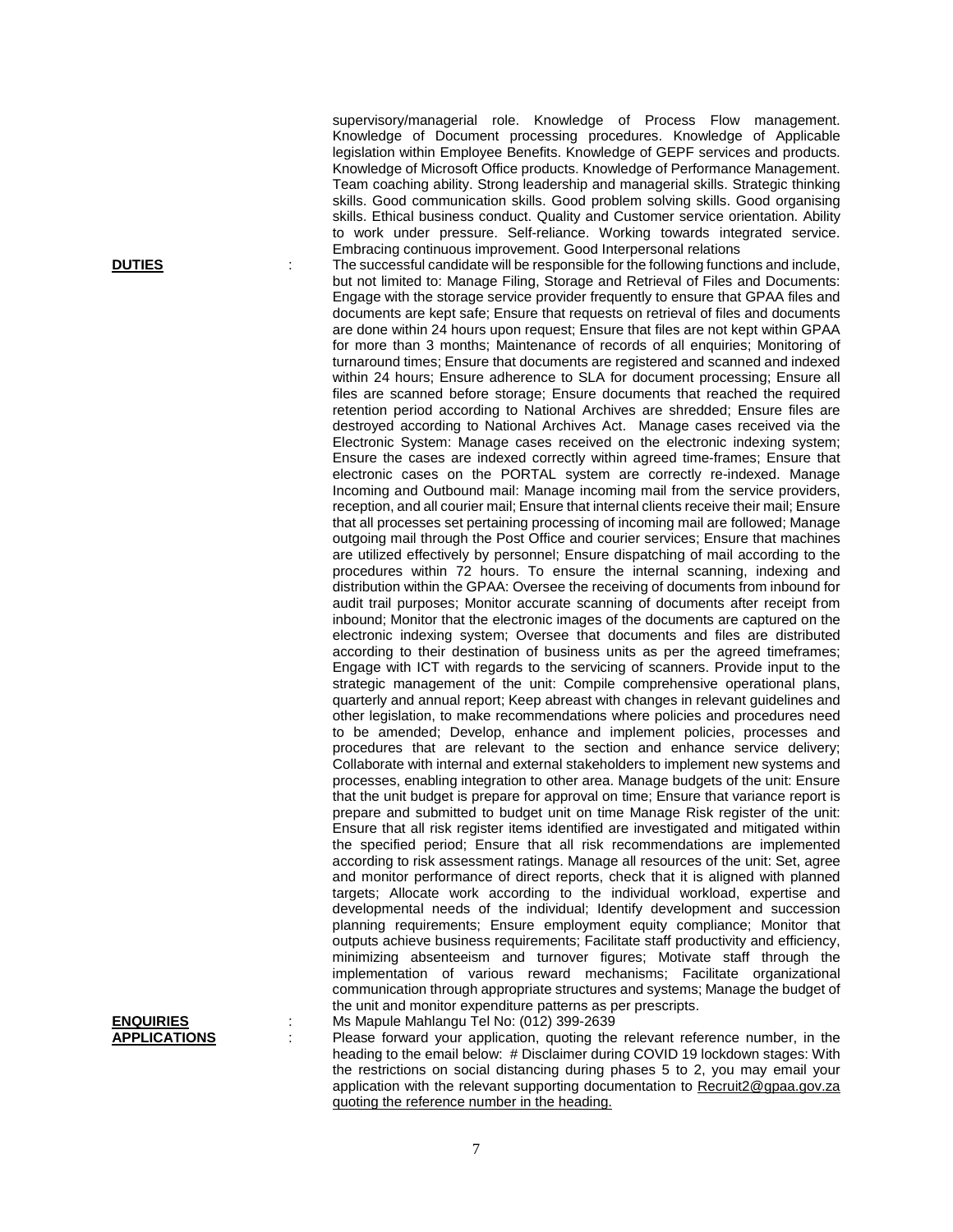| <b>FOR ATTENTION</b>                                  | Ms Mapule Mahlangu - Recruitment                                                                                                                                                                                                                                                                                                                                                                                                                                                                                                                                                                                                                                                                                                                                                                                                                                                                                                                                                                                                                                                                                                                                                                                                                                                                                                                                                                                                                                                                                                                                                                                                                                                                                                                                                                                                                                                                                                                                                                                                                                                                                                                                                                                                                                                                                                                                                                                                                                                                                                                                                                                                                                                       |
|-------------------------------------------------------|----------------------------------------------------------------------------------------------------------------------------------------------------------------------------------------------------------------------------------------------------------------------------------------------------------------------------------------------------------------------------------------------------------------------------------------------------------------------------------------------------------------------------------------------------------------------------------------------------------------------------------------------------------------------------------------------------------------------------------------------------------------------------------------------------------------------------------------------------------------------------------------------------------------------------------------------------------------------------------------------------------------------------------------------------------------------------------------------------------------------------------------------------------------------------------------------------------------------------------------------------------------------------------------------------------------------------------------------------------------------------------------------------------------------------------------------------------------------------------------------------------------------------------------------------------------------------------------------------------------------------------------------------------------------------------------------------------------------------------------------------------------------------------------------------------------------------------------------------------------------------------------------------------------------------------------------------------------------------------------------------------------------------------------------------------------------------------------------------------------------------------------------------------------------------------------------------------------------------------------------------------------------------------------------------------------------------------------------------------------------------------------------------------------------------------------------------------------------------------------------------------------------------------------------------------------------------------------------------------------------------------------------------------------------------------------|
| <b>NOTE</b>                                           | One permanent Manager: Operational Support Services is currently available at<br>the Government Pensions Administration Agency.                                                                                                                                                                                                                                                                                                                                                                                                                                                                                                                                                                                                                                                                                                                                                                                                                                                                                                                                                                                                                                                                                                                                                                                                                                                                                                                                                                                                                                                                                                                                                                                                                                                                                                                                                                                                                                                                                                                                                                                                                                                                                                                                                                                                                                                                                                                                                                                                                                                                                                                                                        |
| <b>POST 17/04</b>                                     | RESEARCH AND POLICY MANAGER REF NO: RPM/SP/2020/06-1C<br>(12 months contract)<br><b>Strategy and Policy</b>                                                                                                                                                                                                                                                                                                                                                                                                                                                                                                                                                                                                                                                                                                                                                                                                                                                                                                                                                                                                                                                                                                                                                                                                                                                                                                                                                                                                                                                                                                                                                                                                                                                                                                                                                                                                                                                                                                                                                                                                                                                                                                                                                                                                                                                                                                                                                                                                                                                                                                                                                                            |
| <b>SALARY</b><br><b>CENTRE</b><br><b>REQUIREMENTS</b> | R733 257 - R863 748 per annum (Level 11) (all-inclusive package)<br>Pretoria<br>A Bachelor's Degree/N Dip or recognized three (3) year tertiary qualification (at<br>least 360 credits) in Management with six (6) years' appropriate strategic research<br>and policy development experience which should include three years proven<br>supervisory/management experience. Working experience in a policy office.<br>Computer literacy in Microsoft packages including MS Office Pro. A Portfolio of<br>evidence will be a prerequisite. Knowledge of Policy formulation. Knowledge of                                                                                                                                                                                                                                                                                                                                                                                                                                                                                                                                                                                                                                                                                                                                                                                                                                                                                                                                                                                                                                                                                                                                                                                                                                                                                                                                                                                                                                                                                                                                                                                                                                                                                                                                                                                                                                                                                                                                                                                                                                                                                                |
|                                                       | Research and Methodology. Knowledge of Qualitative and Quantitative research.<br>Knowledge of Roman/Dutch and SA Law. Knowledge of Process and Workflow.<br>Knowledge of Political Science. Knowledge of Ethics. Knowledge of Risk<br>Management. Project Management skills. English writing skills. Supervisory skills.<br>Facilitation skills. Statistical analysis skills. Research skills. Professionalism.<br>Ethical behaviour. Self-discipline. Motivator. Punctual and target driven.                                                                                                                                                                                                                                                                                                                                                                                                                                                                                                                                                                                                                                                                                                                                                                                                                                                                                                                                                                                                                                                                                                                                                                                                                                                                                                                                                                                                                                                                                                                                                                                                                                                                                                                                                                                                                                                                                                                                                                                                                                                                                                                                                                                          |
| <b>DUTIES</b>                                         | The aim of the position is to manage all research and policy development in the<br>Department. Policy development and communication: Oversee the revision and<br>development of GPAA policies; Make recommendations for policy changes;<br>Provide support and advice on policies and practices and the implementation<br>thereof; Ensure availability of all policies to staff; Conduct training and awareness<br>sessions on policies; Develop and circulate pamphlets / documentation regarding<br>policies and implementation / changes; Develop articles for circulation to staff;<br>Ensure all policies are available on the intranet; Maintain a policy repository-file,<br>network and internet. Coordinate and facilitate research activities: Provide research<br>input for the analysis required to develop, implement, review and evaluate new and<br>existing policies; Draft research specifications, based on needs analysis; Ensure<br>research is conducted within set timeframe to meet policy requirements; Oversee<br>quality control of research; Respond to internal and external research enquiries;<br>Conduct research, using different research methodologies, within timeframes and<br>budget; Compile formal findings report with substantiating statistics. Develop the<br>research agenda for the GPAA and maintain protocols for internal and external<br>research: Conduct needs analysis and identify areas of research; Prioritise<br>research and provide feedback; Maintain research protocols; maintain the<br>repository of research products and facilitate dissemination of research results and<br>draft research reports. Manage and develop staff reporting to this position: Set,<br>agree and monitor performance of direct reports, check that aligned with<br>performance agreements; Identify development needs and succession planning<br>requirements and provide coaching and mentoring as appropriate; Allocate work<br>according to the individual workload, expertise, and developmental needs of the<br>individual; Ensure employment equity compliance; Monitor that individual outputs<br>achieve business requirements; Recruit departmental staff using defined<br>processes; Facilitate staff productivity and efficiency, minimizing absenteeism and<br>turnover; Motivate staff through the implementation of various recognition<br>mechanisms; Facilitate communication through appropriate structures and<br>systems; Enable knowledge sharing and knowledge transition processes, including<br>sharing of best practices across the GPAA; Contribute input to performance<br>feedback and coaching of team members. |
| <b>ENQUIRIES</b><br><b>APPLICATIONS</b>               | Mr Ismael Radebe Tel No: (012) 319 2299<br>Please forward your application, quoting the relevant reference number, in the<br>heading to the email below: # Disclaimer during COVID 19 lockdown stages: With<br>the restrictions on social distancing during phases 5 to 2, you may email your<br>application with the relevant supporting documentation to Recruit4@gpaa.gov.za<br>quoting the reference number in the heading.                                                                                                                                                                                                                                                                                                                                                                                                                                                                                                                                                                                                                                                                                                                                                                                                                                                                                                                                                                                                                                                                                                                                                                                                                                                                                                                                                                                                                                                                                                                                                                                                                                                                                                                                                                                                                                                                                                                                                                                                                                                                                                                                                                                                                                                        |
| <b>FOR ATTENTION</b>                                  | Mr Ismael Radebe Tel No: (012) 319 2299                                                                                                                                                                                                                                                                                                                                                                                                                                                                                                                                                                                                                                                                                                                                                                                                                                                                                                                                                                                                                                                                                                                                                                                                                                                                                                                                                                                                                                                                                                                                                                                                                                                                                                                                                                                                                                                                                                                                                                                                                                                                                                                                                                                                                                                                                                                                                                                                                                                                                                                                                                                                                                                |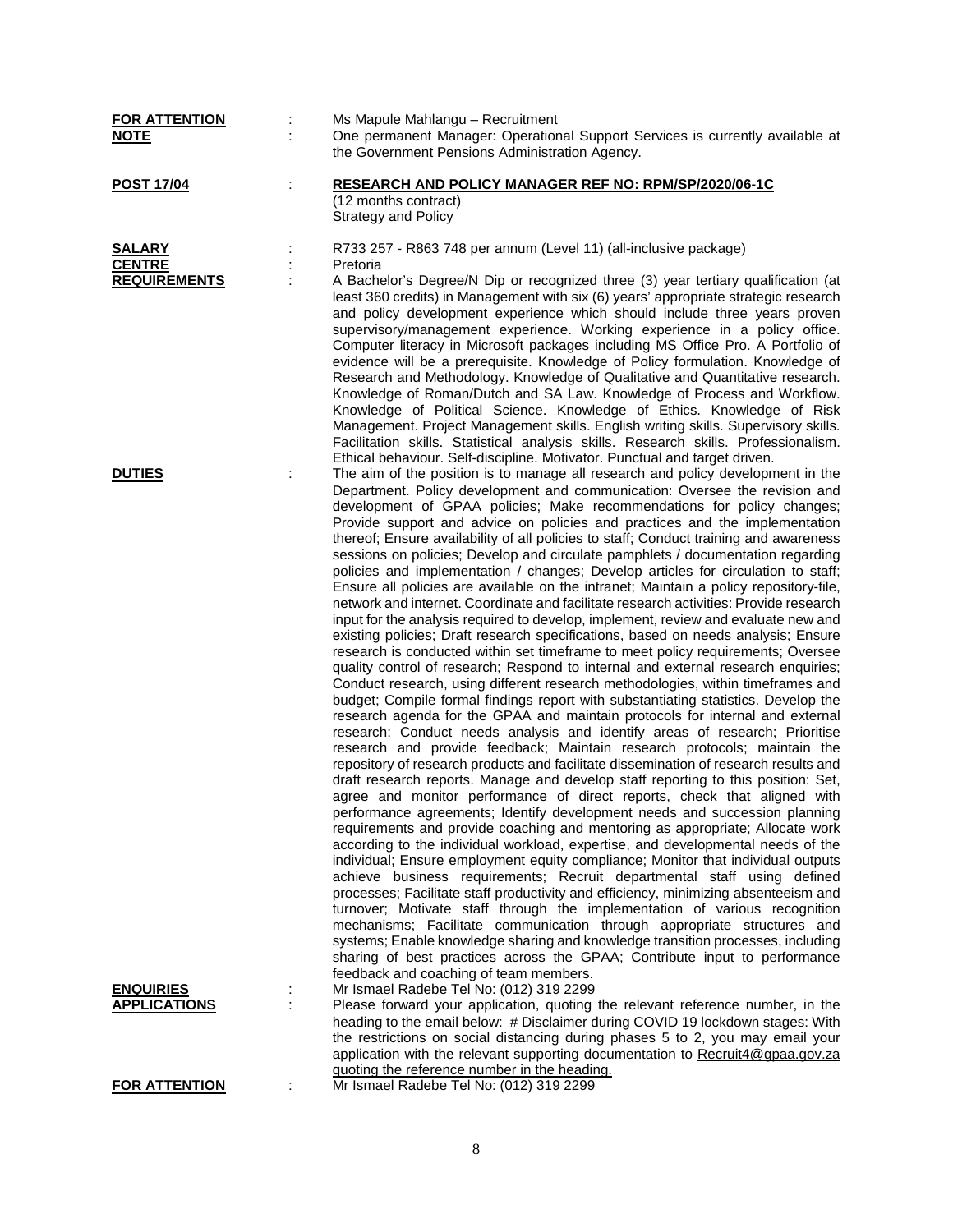| <b>NOTE</b>                    | A 12 Months contract position of a Research and Policy Manager is currently<br>available at GPAA: Head Office.                                                                                                                                                                                                                                                                                                                                                                                                                                                                                                                                                                                                                                                                                                                                                                                                                                                                                                                                                                                                                                                                                                                                                                                                                                                                                                                                                                                                                                                                                                                                                                                                                                                                                                                                                                                                                                                                                                                                                                                                                                                                                                                                                                                                                                                                                                                                                                                                                                                                                                                                                                                                                                                                                                                                                                                                                                                                                                                                                                                                                                                                                                                                                |
|--------------------------------|---------------------------------------------------------------------------------------------------------------------------------------------------------------------------------------------------------------------------------------------------------------------------------------------------------------------------------------------------------------------------------------------------------------------------------------------------------------------------------------------------------------------------------------------------------------------------------------------------------------------------------------------------------------------------------------------------------------------------------------------------------------------------------------------------------------------------------------------------------------------------------------------------------------------------------------------------------------------------------------------------------------------------------------------------------------------------------------------------------------------------------------------------------------------------------------------------------------------------------------------------------------------------------------------------------------------------------------------------------------------------------------------------------------------------------------------------------------------------------------------------------------------------------------------------------------------------------------------------------------------------------------------------------------------------------------------------------------------------------------------------------------------------------------------------------------------------------------------------------------------------------------------------------------------------------------------------------------------------------------------------------------------------------------------------------------------------------------------------------------------------------------------------------------------------------------------------------------------------------------------------------------------------------------------------------------------------------------------------------------------------------------------------------------------------------------------------------------------------------------------------------------------------------------------------------------------------------------------------------------------------------------------------------------------------------------------------------------------------------------------------------------------------------------------------------------------------------------------------------------------------------------------------------------------------------------------------------------------------------------------------------------------------------------------------------------------------------------------------------------------------------------------------------------------------------------------------------------------------------------------------------------|
| <b>POST 17/05</b>              | <b>ASSISTANT</b><br>MANAGER: PROGRAMME 2.1<br><b>FINANCE</b><br><b>(FINANCIAL</b><br>ACCOUNTING) REF NO: ASM/P1-FINANCE/2020/06-1P<br>Permanent<br>Programme 2.1<br>The purpose of the post is to assist in the management and provision of Financial<br>Accounting and General Ledger services for the National Treasury Funds.                                                                                                                                                                                                                                                                                                                                                                                                                                                                                                                                                                                                                                                                                                                                                                                                                                                                                                                                                                                                                                                                                                                                                                                                                                                                                                                                                                                                                                                                                                                                                                                                                                                                                                                                                                                                                                                                                                                                                                                                                                                                                                                                                                                                                                                                                                                                                                                                                                                                                                                                                                                                                                                                                                                                                                                                                                                                                                                              |
| <b>SALARY</b><br><b>CENTRE</b> | R376 596 per annum (Level 09) (basic salary)<br>Pretoria                                                                                                                                                                                                                                                                                                                                                                                                                                                                                                                                                                                                                                                                                                                                                                                                                                                                                                                                                                                                                                                                                                                                                                                                                                                                                                                                                                                                                                                                                                                                                                                                                                                                                                                                                                                                                                                                                                                                                                                                                                                                                                                                                                                                                                                                                                                                                                                                                                                                                                                                                                                                                                                                                                                                                                                                                                                                                                                                                                                                                                                                                                                                                                                                      |
| <b>REQUIREMENTS</b>            | An appropriate three year National Diploma/Degree in Financial Management or<br>Financial Accounting Field (at least 360 credits) coupled with 4 years' experience<br>in Financial Management Accounting of which 2 years should be in supervisory<br>level. Knowledge of International Financial Reporting Standards; Knowledge of<br>Regulatory Reporting Requirements for Retirement Funds in SA; Knowledge of<br>Pension Fund environment; Knowledge of Financial Accounting; Knowledge of<br>Risk Management; Analytical skills; Supervisory/management skills; Time<br>management; Honesty and integrity; Hardworking; Attention to detail and<br>Openness to change. Supervisory/management skills; Good communication and<br>interpersonal skills; Good problem solving skills; Ability to work in a team and<br>independently; Time management; Honesty and integrity; Hardworking; Attention<br>to detail and openness to change.                                                                                                                                                                                                                                                                                                                                                                                                                                                                                                                                                                                                                                                                                                                                                                                                                                                                                                                                                                                                                                                                                                                                                                                                                                                                                                                                                                                                                                                                                                                                                                                                                                                                                                                                                                                                                                                                                                                                                                                                                                                                                                                                                                                                                                                                                                                   |
| <b>DUTIES</b>                  | The successful candidate will be responsible for the following functions and include,<br>but not limited to: Implement financial revenue, expenditure management and<br>accounting: Ensure the adherence of policy and legislative framework to ensure<br>that cognizance is taken of new developments; Assist in developing and<br>maintaining policies and processes; Submit reports and plans as required; Ensure<br>compliance with financial prescripts; Provide advice and guidance to role players<br>on revenue and expenditure procedures; Ensure that risks are identified in the unit;<br>Implement and present results of internal controls to mitigate risks; Align internal<br>controls with GPAA's policies and strategic objectives; Recommend corrective<br>measures on deviation to internal controls; Assisting in testing of internal control<br>solutions; Outline risk management processes within the Programme 2.1 Finance<br>unit and implementation of action plans; Implement the coordination and<br>compilation of the National Treasury Funds budget: Medium Term Expenditure<br>Framework (MTEF), Estimate of National expenditure (ENE) and Adjustment<br>Budget in compliance with National Treasury guidelines and assist with inputs and<br>liaise with NT Public Finance. Undertake revenue, expenditure management and<br>accounting work as required: Ensure that debt management, monitoring and<br>reporting services are rendered; Ensure that payment for goods and services,<br>transfers, subsidies and reporting are efficiently and effectively performed; Review<br>and posting of monthly journals (BAS & Civpen); Review the monthly advance<br>request to National Treasury; Review and check monthly administration claims by<br>GPAA to National Treasury; Process information; Ensure that expenditure is in line<br>with the budget and item provisioning and Facilitate the process of transfer<br>payments/subsidy. Preparations of Audit processes and Fund Liabilities: Liaise with<br>external and internal auditors; Preparation and provision of year-end audit file;<br>Preparation and provision of additional information required by the auditors;<br>Resolution of internal and external audit queries; Implementation of internal and<br>external audit recommendations and determine, calculate and classify of fund<br>liabilities for the National Treasury Funds monthly. Facilitation of General Ledger<br>transactions: Provide inputs to GPAA Finance on creation of new ledger accounts;<br>Facilitate journal processing of General Ledger transactions; Process General<br>Ledger transactions; clear all suspense accounts before closure of the reporting<br>period; Review of reconciliations of General Ledger accounts. Provide financial<br>reporting services: Preparation of annual financial statements for audit purposes;<br>Preparation of quarterly and interim financial statements required by management<br>of the relevant Funds; Participating in NT AFS Committee Providing quarterly<br>inputs for organizational performance reporting; Reviewing of monthly fund reports<br>and reviewing of monthly administration reports. Management and development of |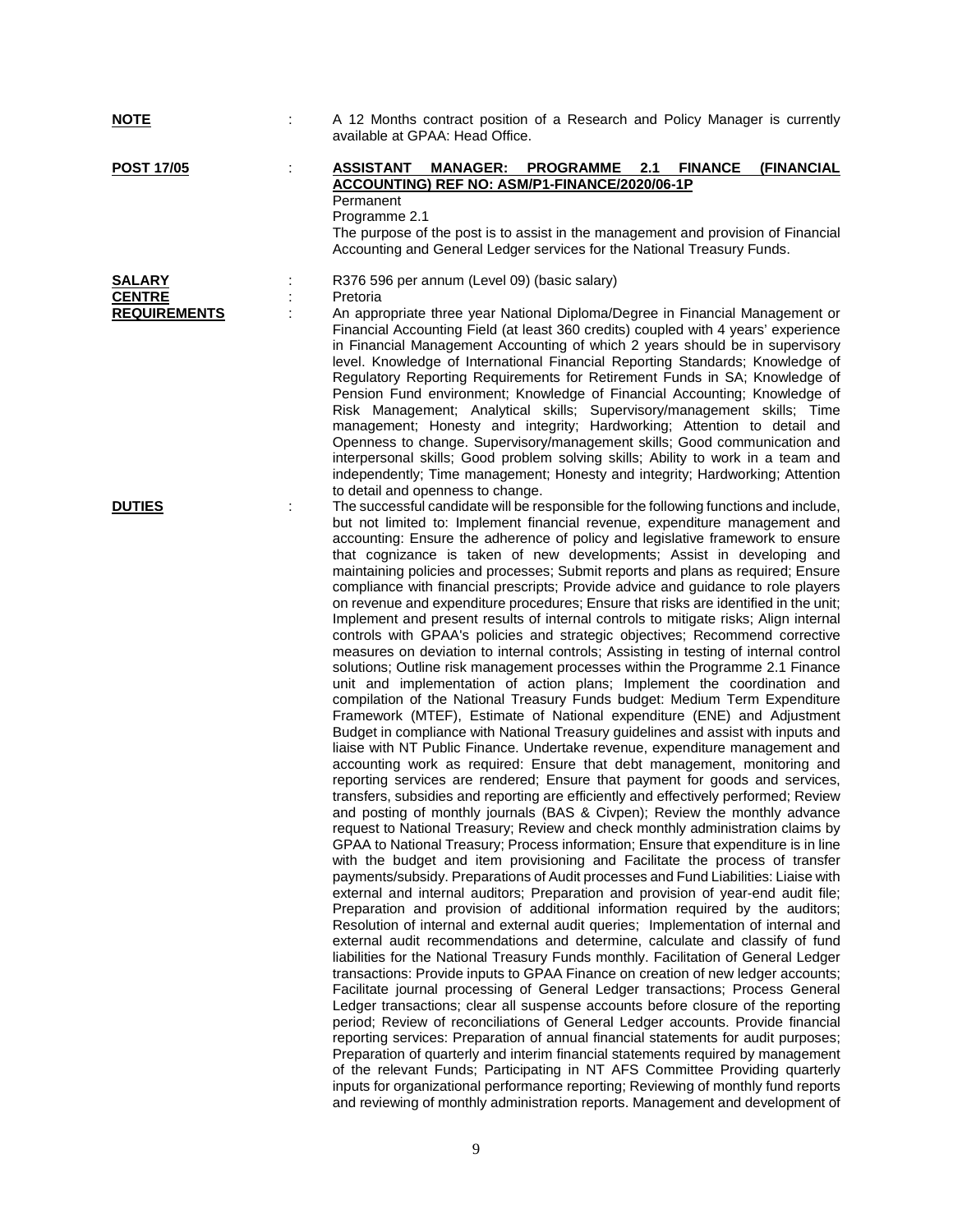| <b>ENQUIRIES</b><br><b>APPLICATIONS</b> | staff: Manage the performance of the unit which involves coaching, mentoring and<br>taking corrective action where required, developing performance standards and<br>evaluating team and individuals; Monitor staff regarding human resources such as<br>leave, recruitment, grievances and discipline and compile the work plans for the<br>unit including the consolidation of the operational plans into the directorate's overall<br>work plan.<br>Ms Mapule Mahlangu Tel No: (012) 399-2639<br>Please forward your application, quoting the relevant reference number, in the<br>heading to the email below: # Disclaimer during COVID 19 lockdown stages: With<br>the restrictions on social distancing during phases 5 to 2, you may email your<br>application with the relevant supporting documentation to Recruit2@gpaa.gov.za<br>quoting the reference number in the heading.                                                                                                                                                                                                                                                                                                                                                                                                                                                                                                                                                                                                                                                                                                                                                                                                                                                                                                                                                                                                                                                                                                                                                                                                                                                                                                                                                                                                                                                                                                                                                                                                                                                                                                                                                              |
|-----------------------------------------|-------------------------------------------------------------------------------------------------------------------------------------------------------------------------------------------------------------------------------------------------------------------------------------------------------------------------------------------------------------------------------------------------------------------------------------------------------------------------------------------------------------------------------------------------------------------------------------------------------------------------------------------------------------------------------------------------------------------------------------------------------------------------------------------------------------------------------------------------------------------------------------------------------------------------------------------------------------------------------------------------------------------------------------------------------------------------------------------------------------------------------------------------------------------------------------------------------------------------------------------------------------------------------------------------------------------------------------------------------------------------------------------------------------------------------------------------------------------------------------------------------------------------------------------------------------------------------------------------------------------------------------------------------------------------------------------------------------------------------------------------------------------------------------------------------------------------------------------------------------------------------------------------------------------------------------------------------------------------------------------------------------------------------------------------------------------------------------------------------------------------------------------------------------------------------------------------------------------------------------------------------------------------------------------------------------------------------------------------------------------------------------------------------------------------------------------------------------------------------------------------------------------------------------------------------------------------------------------------------------------------------------------------------|
| <b>FOR ATTENTION</b><br><u>NOTE</u>     | Ms Mapule Mahlangu - Recruitment<br>One permanent Assistant Manager: Finance - Programme 2.1 position is currently<br>available at the Government Pensions Administration Agency.                                                                                                                                                                                                                                                                                                                                                                                                                                                                                                                                                                                                                                                                                                                                                                                                                                                                                                                                                                                                                                                                                                                                                                                                                                                                                                                                                                                                                                                                                                                                                                                                                                                                                                                                                                                                                                                                                                                                                                                                                                                                                                                                                                                                                                                                                                                                                                                                                                                                     |
| <b>POST 17/06</b>                       | SENIOR STATE ACCOUNTANT REF NO: SSA/PRO2.1/2020/06-1P<br>Programme 2.1 Financial Accounting                                                                                                                                                                                                                                                                                                                                                                                                                                                                                                                                                                                                                                                                                                                                                                                                                                                                                                                                                                                                                                                                                                                                                                                                                                                                                                                                                                                                                                                                                                                                                                                                                                                                                                                                                                                                                                                                                                                                                                                                                                                                                                                                                                                                                                                                                                                                                                                                                                                                                                                                                           |
| <b>SALARY</b><br><b>CENTRE</b>          | R316 791 per annum (Level 08) (basic salary)<br>Pretoria                                                                                                                                                                                                                                                                                                                                                                                                                                                                                                                                                                                                                                                                                                                                                                                                                                                                                                                                                                                                                                                                                                                                                                                                                                                                                                                                                                                                                                                                                                                                                                                                                                                                                                                                                                                                                                                                                                                                                                                                                                                                                                                                                                                                                                                                                                                                                                                                                                                                                                                                                                                              |
| <b>REQUIREMENTS</b>                     | An appropriate three year National Diploma/ Degree in Financial Management or<br>Financial Accounting field (at least 360 credits) coupled with 3 years' relevant<br>experience in Financial Management Accounting of which one (1) year should be<br>in a supervisory role/level. Knowledge of International Financial Reporting<br>Standards. Knowledge of Regulatory reporting requirements for Retirement Funds<br>in SA. Knowledge of Pension Fund environment. Knowledge of Financial<br>Accounting. Knowledge of Risk Management. Analytical skills. Communication and<br>interpersonal skills. Problem solving skills. Ability to work in a team and<br>independently. Time management skills. Honesty and integrity. Hard working.<br>Attention to detail. Openness to change.                                                                                                                                                                                                                                                                                                                                                                                                                                                                                                                                                                                                                                                                                                                                                                                                                                                                                                                                                                                                                                                                                                                                                                                                                                                                                                                                                                                                                                                                                                                                                                                                                                                                                                                                                                                                                                                               |
| <b>DUTIES</b>                           | The aim of the position is to coordinate, review and undertake the implementation<br>of financial accounting systems and procedures for the National Treasury Funds.<br>The successful incumbent will be responsible for a wide variety of tasks which<br>include the following but not limited to Ensure supervision of financial process:<br>Prepare a memorandum to National Treasury explaining variances. Support the<br>undertakings of researches on latest trends on cash flow management related<br>internal controls. Align internal controls with GPAA policies and Auditor General<br>strategic guidelines. Supervise continuous adherence to developed and approved<br>internal controls. Support the undertaking of corrective measures on deviation to<br>internal controls. Monitor General Ledger. Provide financial reporting services:<br>Preparation and provision of expenditure reports. Compile financial reports<br>regarding turnaround times, documents processes and error rates. Perform end of<br>day duties to ensure effective reporting, identification of issues and Evaluate<br>financial documents. Provide financial reporting services: Monitor the recording of<br>cash flow transactions. Ensure the undertakings of cash flow management risk<br>analysis processes. Supervise the administration for audit queries on cash flow<br>management. Assist with the preparation of annual financial statements for audit<br>purposes. Assist with the preparation of quarterly and interim financial statements<br>required by management of the relevant Funds. Provide quarterly inputs for<br>organisational performance reporting. Preparation of monthly fund reports and<br>Preparation of monthly administration reports. Undertake revenue, expenditure<br>management and accounting work as required: Render debt management,<br>monitoring and reporting services. Ensure payment for goods and services,<br>transfers, subsidies and reporting. Provide financial administration and accounting<br>services (ledgers/journals, accounting and reporting, interim and annual financial<br>statements). Check monthly administration claims by GPAA to National Treasury.<br>Preparation of monthly journals (BAS & Civpen). Preparation of the monthly<br>advance request to National Treasury. Process information. Ensure that<br>expenditure is in line with the budget and item provisioning. Facilitate the process<br>of transfer payment/subsidy. Determine, calculate and classify of fund liabilities for<br>the National Treasury Funds monthly. Assist with the coordination and compilation |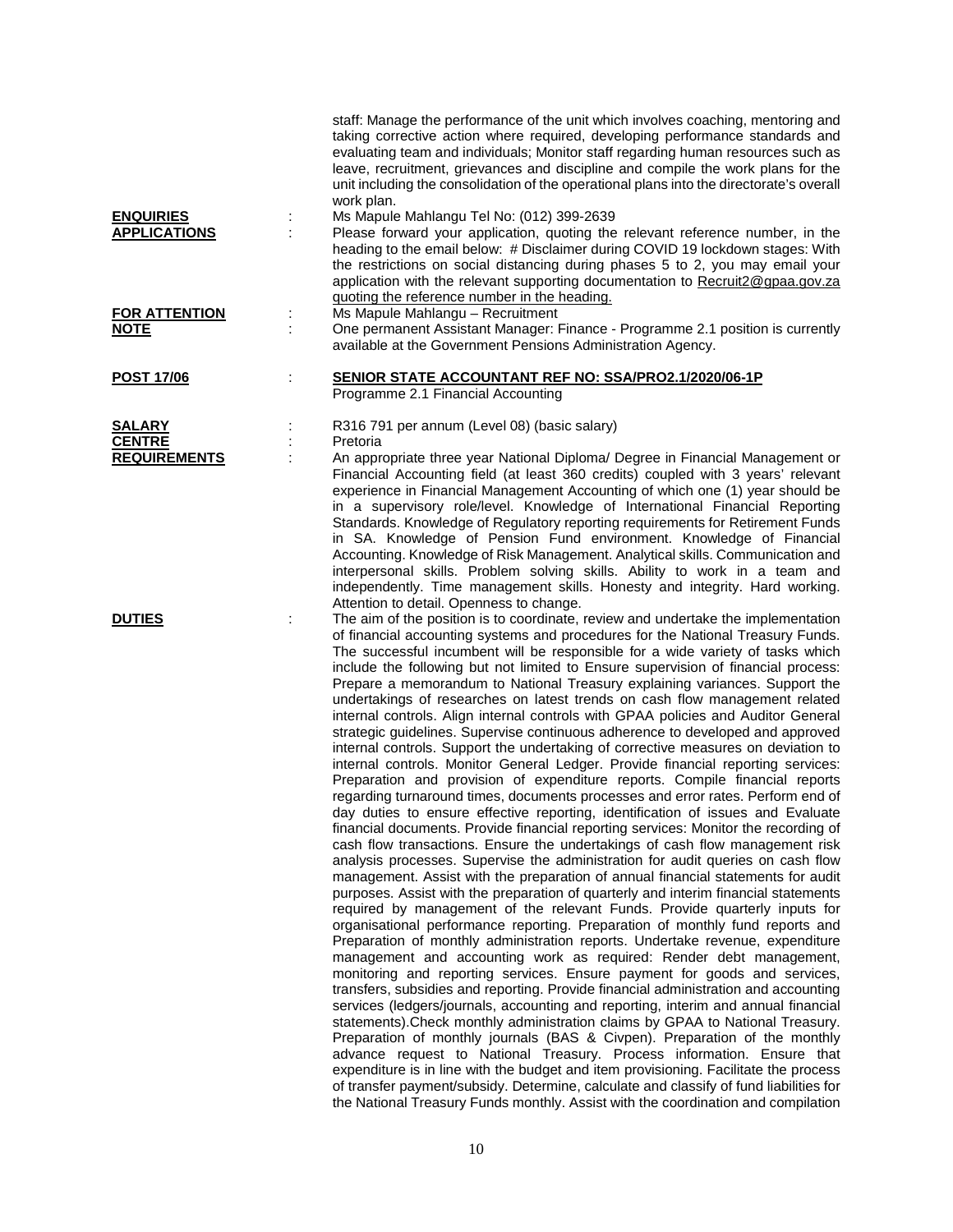| <b>ENQUIRIES</b><br><b>APPLICATIONS</b><br><b>FOR ATTENTION</b><br><b>NOTE</b> | t | of the National Treasury Funds budget; Medium Term Expenditure Framework<br>(MTEF), Estimate of National Expenditure (ENE) and Adjustment Budget in<br>compliance with National Treasury guidelines.<br>Ms Felicia Mahlaba Tel No: (012) 319-1455<br>Please forward your application, quoting the relevant reference number, in the<br>heading to the email below: # Disclaimer during COVID 19 lockdown stages: With<br>the restrictions on social distancing during phases 5 to 2, you may email your<br>application with the relevant supporting documentation to Recruit1@gpaa.gov.za<br>quoting the reference number in the heading.<br>Felicia Mahlaba - Recruitment<br>A permanent position of Senior State Accountant is currently available at GPAA:                                                                                                                                                                                                                                                                                                                                                                                                                                                                                                                                                                                                                                                                                                                                                                                                                                                                                                                                                                                                                                                                                                                                                                                                                                                                                                                                                                                                                                                                                                                                                                                                                                                                                                                                                                                                                                                                                 |
|--------------------------------------------------------------------------------|---|-----------------------------------------------------------------------------------------------------------------------------------------------------------------------------------------------------------------------------------------------------------------------------------------------------------------------------------------------------------------------------------------------------------------------------------------------------------------------------------------------------------------------------------------------------------------------------------------------------------------------------------------------------------------------------------------------------------------------------------------------------------------------------------------------------------------------------------------------------------------------------------------------------------------------------------------------------------------------------------------------------------------------------------------------------------------------------------------------------------------------------------------------------------------------------------------------------------------------------------------------------------------------------------------------------------------------------------------------------------------------------------------------------------------------------------------------------------------------------------------------------------------------------------------------------------------------------------------------------------------------------------------------------------------------------------------------------------------------------------------------------------------------------------------------------------------------------------------------------------------------------------------------------------------------------------------------------------------------------------------------------------------------------------------------------------------------------------------------------------------------------------------------------------------------------------------------------------------------------------------------------------------------------------------------------------------------------------------------------------------------------------------------------------------------------------------------------------------------------------------------------------------------------------------------------------------------------------------------------------------------------------------------|
|                                                                                |   | Head Office for Programme 2.1 - Financial Accounting.                                                                                                                                                                                                                                                                                                                                                                                                                                                                                                                                                                                                                                                                                                                                                                                                                                                                                                                                                                                                                                                                                                                                                                                                                                                                                                                                                                                                                                                                                                                                                                                                                                                                                                                                                                                                                                                                                                                                                                                                                                                                                                                                                                                                                                                                                                                                                                                                                                                                                                                                                                                         |
| <b>POST 17/07</b>                                                              |   | SENIOR STATE ACCOUNTANT: (MBA) PAYMENTS, RECONCILIATIONS AND<br><b>TAX REF NO: SSA/MBA/2020-06-1P</b><br>Medical Benefits Administration Unit                                                                                                                                                                                                                                                                                                                                                                                                                                                                                                                                                                                                                                                                                                                                                                                                                                                                                                                                                                                                                                                                                                                                                                                                                                                                                                                                                                                                                                                                                                                                                                                                                                                                                                                                                                                                                                                                                                                                                                                                                                                                                                                                                                                                                                                                                                                                                                                                                                                                                                 |
| <b>SALARY</b><br><b>CENTRE</b><br><b>REQUIREMENTS</b>                          |   | R316 791 per annum (Level 08) (basic salary)<br>Pretoria<br>An appropriate three year National Diploma/Degree/qualification in the Finance<br>Field (at least 360 credits) coupled with 3 years' experience in a Financial<br>Accounting environment of which one (1) year should be within a supervisory level.<br>Knowledge of Medical Schemes Act. Knowledge of Employee Benefits. Knowledge<br>of PFMA. Knowledge of GEPF services & products. Knowledge of Basic<br>Accounting System (BAS). Knowledge of Microsoft Office products. Knowledge of<br>PSCBC Resolutions, Determinations and Directives. Customer oriented. Ability to<br>communicate at all levels (verbal and written). Outgoing personality. Ability to build<br>strong network relationships. Teamwork. Ability to work under pressure. Ethical<br>business conduct. Accountable at all times. Analytical skills. Effective organising<br>skills. Problem solving skills. Numerical and reconciliations skill. Supervisory skills.                                                                                                                                                                                                                                                                                                                                                                                                                                                                                                                                                                                                                                                                                                                                                                                                                                                                                                                                                                                                                                                                                                                                                                                                                                                                                                                                                                                                                                                                                                                                                                                                                                     |
| <b>DUTIES</b>                                                                  | ÷ | Purpose of the role: To implement the payment processes of post-retirement<br>medical benefits to various stakeholders and beneficiaries within the Medical<br>Benefit Administration Section for Programme 2.1. Administration of Pension<br>Benefits: Conduct the payment processes within the unit. Receive the monthly and<br>arrear subsidy files from various Medical Schemes. Monitor calculations of the<br>monthly, reconciliation and arrear subsidy payments. Ensure 2nd verification of<br>BAS payment advices. Ensure confirmation of letters forwarded to Medical<br>Schemes. Oversee that the payment stubs and correctly typed letters are<br>forwarded to medical schemes with payment schedules. Monitor that all medical<br>subsidy files are saved before payment runs. Ensure that provisional end dates are<br>followed up and corrected on the system. Monitor that monthly overpayments are<br>recovered from the monthly payments when BAS payment advice is checked.<br>Maintain system updates in accordance with membership certificates received from<br>the medical schemes. Ensure all liability reports are requested and forwarded to<br>Medical Schemes to claim arrears. Confirm entities, lump sum payments, monthly<br>and arrear payments captured on BAS. Render manual and electronic tax<br>calculations in the unit: Monitor effective data capturing on electronic and manual<br>tax calculation. Provide reconciliation of income tax certificate calculated manually<br>and electronically. Maintain correct monthly, bi-annually and annual tax<br>reconciliation. Provide manual and electronic tax directive processes. Ensure<br>general ledger reconciliation on taxation three days after the monthly payment run.<br>Monitor verification and comparison of actual amount payable to South African<br>Revenue Service and amounts per system used. Provide assistance of service<br>income tax related enquiries. Present information to other business units on tax<br>related issues. Ensure the administration of reconciliation processes: Integrate data<br>between different income tax related administration systems. Consolidate income<br>tax information on financial system for reconciliation purposes. Ensure assistance<br>with the year-end reconciliation of PAYE payments. Supervise the administration<br>of the Unit: Ensure effective supervision of staff performance. Ensure effective staff<br>development and training. Ensure effective communication to staff. Ensure<br>effective supervision of the Section and staff. Ensure that monthly statistics on the |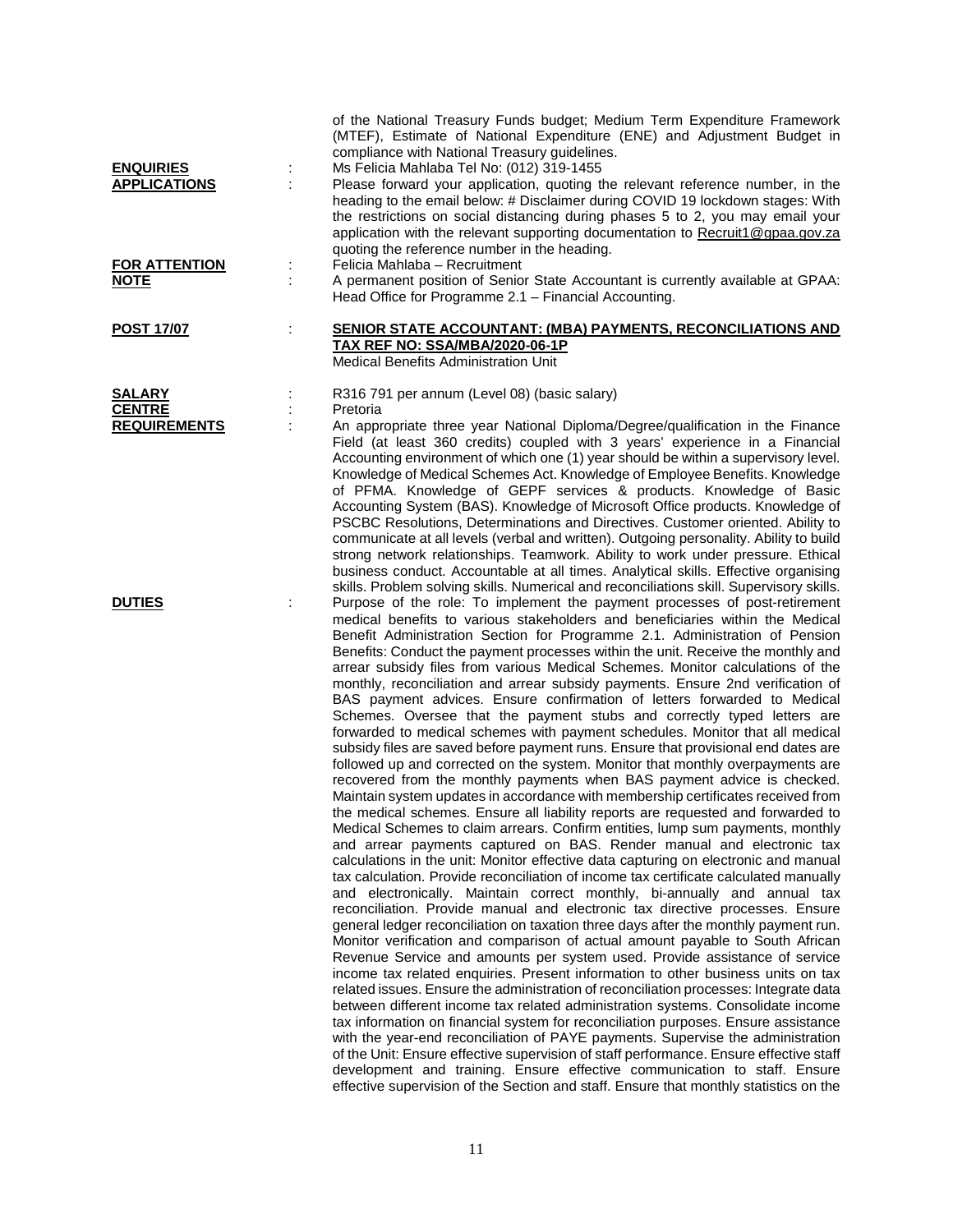|                                         | verifications of Medical Subsidy claims and lump sum benefits are forwarded to the<br>ASD.                                                                                                                                                                                                                                                                                                                                                                                                                                                                                                                                                                                                                                                                                                                                                                                                                                                                                                                                                                                                                                                                                                                                                                                                                                                                                                                                                                                                                                                                                        |
|-----------------------------------------|-----------------------------------------------------------------------------------------------------------------------------------------------------------------------------------------------------------------------------------------------------------------------------------------------------------------------------------------------------------------------------------------------------------------------------------------------------------------------------------------------------------------------------------------------------------------------------------------------------------------------------------------------------------------------------------------------------------------------------------------------------------------------------------------------------------------------------------------------------------------------------------------------------------------------------------------------------------------------------------------------------------------------------------------------------------------------------------------------------------------------------------------------------------------------------------------------------------------------------------------------------------------------------------------------------------------------------------------------------------------------------------------------------------------------------------------------------------------------------------------------------------------------------------------------------------------------------------|
| <b>ENQUIRIES</b><br><b>APPLICATIONS</b> | Ms Ntsibakazi Mtshabe Tel No: (012) 399-2758<br>Please forward your application, quoting the relevant reference number, in the<br>heading to the email below: # Disclaimer during COVID 19 lockdown stages: With<br>the restrictions on social distancing during phases 5 to 2, you may email your<br>application with the relevant supporting documentation to Recruit1@gpaa.gov.za<br>quoting the reference number in the heading.                                                                                                                                                                                                                                                                                                                                                                                                                                                                                                                                                                                                                                                                                                                                                                                                                                                                                                                                                                                                                                                                                                                                              |
| <b>FOR ATTENTION</b><br><b>NOTE</b>     | Ntsibakazi Mtshabe - Recruitment<br>One permanent Senior State Accountant position at Medical Benefits<br>Administration is currently available at the Government Pensions Administration<br>Agency                                                                                                                                                                                                                                                                                                                                                                                                                                                                                                                                                                                                                                                                                                                                                                                                                                                                                                                                                                                                                                                                                                                                                                                                                                                                                                                                                                               |
| <b>POST 17/08</b>                       | <b>SECRETARY: BID ADJUDICATION COMMITTEE REF NO: BACS/SCM/2020/06</b><br>$-1C$<br>(12 months contract)<br>Supply Chain Management<br>The purpose of the role is to take accurate minutes of the meeting proceedings, to                                                                                                                                                                                                                                                                                                                                                                                                                                                                                                                                                                                                                                                                                                                                                                                                                                                                                                                                                                                                                                                                                                                                                                                                                                                                                                                                                           |
|                                         | ensure the accurate compilation of bid submissions and to assist the Bid<br>Adjudication.                                                                                                                                                                                                                                                                                                                                                                                                                                                                                                                                                                                                                                                                                                                                                                                                                                                                                                                                                                                                                                                                                                                                                                                                                                                                                                                                                                                                                                                                                         |
| <b>SALARY</b>                           | R316 791 per annum (Level 08) (basic salary) plus 37% in lieu of benefits                                                                                                                                                                                                                                                                                                                                                                                                                                                                                                                                                                                                                                                                                                                                                                                                                                                                                                                                                                                                                                                                                                                                                                                                                                                                                                                                                                                                                                                                                                         |
| <b>CENTRE</b><br><b>REQUIREMENTS</b>    | Pretoria<br>A recognized Bachelor Degree/National Diploma qualification within the relevant<br>field (Supply Chain Management or Finance related) as recognized by SAQA (at<br>least 360 credits) combined with three years' experience within the Supply Chain<br>Management environment with specific reference to BAC secretarial experience.<br>Preference will be given to candidates with Bid Adjudication Committee experience.<br>Computer literacy that would include a good working knowledge of Microsoft Office<br>products. Knowledge and relevant experience in any procurement related software<br>packages such as ACCPAC, SAP, BAS or LOGIS will be an added advantage.<br>Excellent knowledge of applicable legislation such as PFMA, Treasury Regulations,<br>Broad Based Black Economic Empowerment Act, Preferential Procurement Policy<br>Framework Act, Supply Chain Management Framework. In-depth knowledge of the<br>code of conduct for Supply Chain Management Practitioners. Adherence to<br>stipulations of the National Archives of South Africa Act, 1996 (Act No. 43 of 1996).<br>Knowledge of Public Service Act, Policies and Regulations; Presentation skills;<br>Analytical skills; Communication skills; Report writing skills; Problem solving skills;<br>Planning and organizing skills; Pro-active; Dead-line driven; Ability to work<br>independently; Ability to work under pressure; Integrity and honesty and Customer<br>oriented.                                                                                                  |
| <b>DUTIES</b>                           | The incumbent will be responsible for a wide variety of tasks which includes but are<br>not limited to the following: Record Bid Adjudication Committee proceedings and<br>maintain records: Customize standard bid submissions. Assist with the<br>administration of the bid adjudication process. File all related BAC records.<br>Maintain mechanical and written records of proceedings (minutes). Arrange<br>meeting venues and bookings for BAC sessions (logistical arrangements). Ensure<br>compliance with National Treasury prescripts and related regulations and<br>legislation. Facilitate the timeous publication of BAC packs and related documents<br>on the BAC shared drive. Verify accuracy of submitted documents: Develop a BAC<br>pack checklist. Assist evaluation teams with submissions for recommendation to<br>the Bid Adjudication Committee (BAC). Develop and maintain BAC submission<br>templates. Maintain accuracy and consistency of BAC resolutions. Manage BAC<br>statistics regarding resolutions made. Manage matters arising on BAC minutes.<br>Implement Bid Adjudication Committee resolutions: Draft BAC action plans and<br>make proper follow-ups; trace and follow up memo's that need to be signed off;<br>distribute e-mails and information that is relevant to BAC. Governance of meeting<br>proceedings: Ensure that all BAC proceeding declarations are recorded; Check the<br>quorum requirements of meeting proceedings; Ensure that all members are<br>properly appointed before they assume duties; Co-ordinate compliance |
| <b>ENQUIRIES</b>                        | requirements in relation to urgent meetings and sessions.<br>Mr Ismael Radebe Tel No: (012) 319 2299                                                                                                                                                                                                                                                                                                                                                                                                                                                                                                                                                                                                                                                                                                                                                                                                                                                                                                                                                                                                                                                                                                                                                                                                                                                                                                                                                                                                                                                                              |
|                                         |                                                                                                                                                                                                                                                                                                                                                                                                                                                                                                                                                                                                                                                                                                                                                                                                                                                                                                                                                                                                                                                                                                                                                                                                                                                                                                                                                                                                                                                                                                                                                                                   |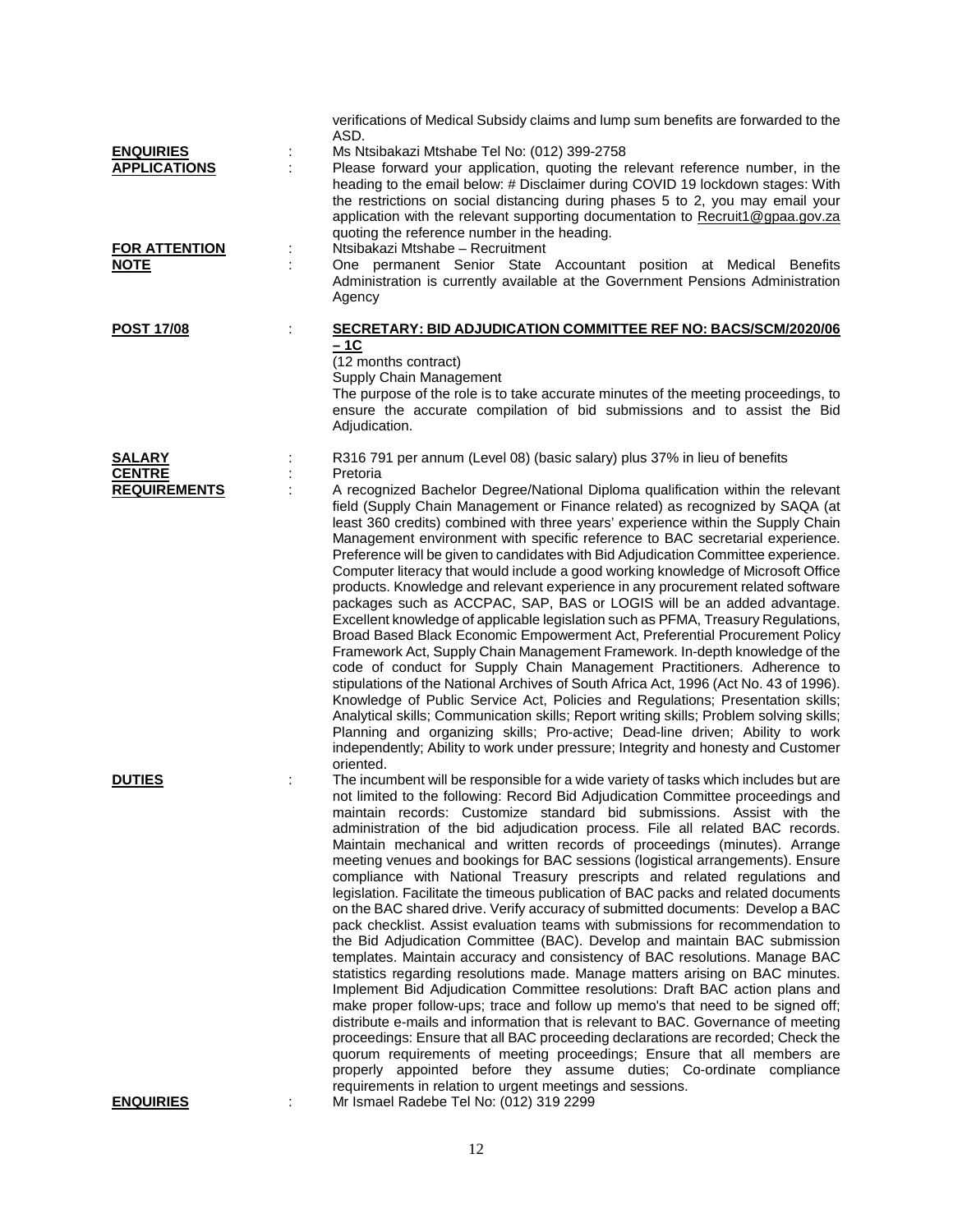| <b>APPLICATIONS</b>                 | Please forward your application, quoting the relevant reference number, in the<br>heading to the email below: # Disclaimer during COVID 19 lockdown stages: With<br>the restrictions on social distancing during phases 5 to 2, you may email your<br>application with the relevant supporting documentation to Recruit4@gpaa.gov.za<br>quoting the reference number in the heading.                                                                                                                                                                                                                                                                                                                                                                                                                                                                                                                                                                                                                                                                                                                                                                                                                                                                                                                                                                                                                                                                                                                                                                                                                                                                                                                                                                                                                                                                                                                                                                                                                                                                                                                                                                                                                                                                                                                                                                                                                                                                                                                                                                                                                                                                                                                                                                                                                                                                                                                                                                                                                                                                           |
|-------------------------------------|----------------------------------------------------------------------------------------------------------------------------------------------------------------------------------------------------------------------------------------------------------------------------------------------------------------------------------------------------------------------------------------------------------------------------------------------------------------------------------------------------------------------------------------------------------------------------------------------------------------------------------------------------------------------------------------------------------------------------------------------------------------------------------------------------------------------------------------------------------------------------------------------------------------------------------------------------------------------------------------------------------------------------------------------------------------------------------------------------------------------------------------------------------------------------------------------------------------------------------------------------------------------------------------------------------------------------------------------------------------------------------------------------------------------------------------------------------------------------------------------------------------------------------------------------------------------------------------------------------------------------------------------------------------------------------------------------------------------------------------------------------------------------------------------------------------------------------------------------------------------------------------------------------------------------------------------------------------------------------------------------------------------------------------------------------------------------------------------------------------------------------------------------------------------------------------------------------------------------------------------------------------------------------------------------------------------------------------------------------------------------------------------------------------------------------------------------------------------------------------------------------------------------------------------------------------------------------------------------------------------------------------------------------------------------------------------------------------------------------------------------------------------------------------------------------------------------------------------------------------------------------------------------------------------------------------------------------------------------------------------------------------------------------------------------------------|
| <b>FOR ATTENTION</b><br><b>NOTE</b> | Mr Ismael Radebe - Recruitment<br>A 12 Months contract position of a Secretary: Bid Adjudication Committee is<br>currently available at GPAA: Head Office.                                                                                                                                                                                                                                                                                                                                                                                                                                                                                                                                                                                                                                                                                                                                                                                                                                                                                                                                                                                                                                                                                                                                                                                                                                                                                                                                                                                                                                                                                                                                                                                                                                                                                                                                                                                                                                                                                                                                                                                                                                                                                                                                                                                                                                                                                                                                                                                                                                                                                                                                                                                                                                                                                                                                                                                                                                                                                                     |
| <u>POST 17/09</u>                   | SENIOR STATE ACCOUNTANT (EB ACCOUNTING) REF NO: SSA: EB-<br>A/2020/06-1P<br><b>EB Accounting</b><br>The main purpose of the position is to render effective, efficient and accurate<br>financial administration support services.                                                                                                                                                                                                                                                                                                                                                                                                                                                                                                                                                                                                                                                                                                                                                                                                                                                                                                                                                                                                                                                                                                                                                                                                                                                                                                                                                                                                                                                                                                                                                                                                                                                                                                                                                                                                                                                                                                                                                                                                                                                                                                                                                                                                                                                                                                                                                                                                                                                                                                                                                                                                                                                                                                                                                                                                                              |
| <b>SALARY</b><br><b>CENTRE</b>      | R316 791 per annum (Level 08) (basic salary)<br>Pretoria                                                                                                                                                                                                                                                                                                                                                                                                                                                                                                                                                                                                                                                                                                                                                                                                                                                                                                                                                                                                                                                                                                                                                                                                                                                                                                                                                                                                                                                                                                                                                                                                                                                                                                                                                                                                                                                                                                                                                                                                                                                                                                                                                                                                                                                                                                                                                                                                                                                                                                                                                                                                                                                                                                                                                                                                                                                                                                                                                                                                       |
| <b>REQUIREMENTS</b>                 | An appropriate three year National Diploma/Degree/qualification in the Finance<br>Field (at least 360 credits) coupled with three (3) years' experience in a Financial<br>Accounting environment of which one (1) year should be within supervisory level.<br>Knowledge of Public Finance and Management Act; Knowledge of Government<br>Employees Pension Rules and Legislations; Knowledge of Financial accounting;<br>Knowledge of General ledger bookkeeping; Analytical thinking; Good customer<br>relations; Good communication skills; Good problem solving skills; Ability to work<br>in a team; Ability to work accurately and independently; Honesty/integrity;<br>Hardworking; Attention to detail.                                                                                                                                                                                                                                                                                                                                                                                                                                                                                                                                                                                                                                                                                                                                                                                                                                                                                                                                                                                                                                                                                                                                                                                                                                                                                                                                                                                                                                                                                                                                                                                                                                                                                                                                                                                                                                                                                                                                                                                                                                                                                                                                                                                                                                                                                                                                                 |
| <b>DUTIES</b>                       | The successful candidate will be responsible for the following functions and include,<br>but not limited to: Administration of General Ledger transactions and render<br>financial accounting services: Perform reconciliations of general ledger accounts;<br>Process journal entries and corrections; Follow up on differences and make the<br>relevant corrections; Perform membership and pensioner's reconciliations; Perform<br>manual calculation of AIPF and TEPF year-end provision for benefits payable;<br>Supervision of unpaid and or returned payments from the bank/post office;<br>Supervision of allocating payment transactions; Supervision of cashier office;<br>Supervision of Pay Master General (PMG) debits; Ensure that benefit payment<br>statistics are provided monthly to management; Review payments relating to<br>maintenance order, magistrate courts, suppliers or beneficiaries; Review payments<br>of interest effected on late benefits; Review and confirm new and updated pay<br>points; Ensure that deductions of maintenance orders are implemented; Ensure<br>that payment schedules are sent after each payment run; Ensure that money is<br>collected, recorded and banked on time; Ensure end dates on payments are done<br>correctly and removed on the same day; Request system updates when there is a<br>need; Test changes on test platform and ensure correctness of data; Ensure<br>correctness of changes in production environment; Ensure that pension pay-out is<br>claimed from departments; and enquiries are attended to and handling of general<br>customer enquiries. Monitoring and ensuring that procedures are adhered to<br>relating to daily, funeral, monthly, Accpac and Special Runs: Ensure that all<br>payment run reports are available after the run; Review payment run reports and<br>journals processed; Ensure that EFT payment files are send to Bankserv; Ensure<br>that cashbook files are sent to National Treasury; Ensure that payment above R1<br>million are loaded on Safety Web National Treasury (NT); Authorise payments on<br>Safety Web; Ensure VET reports are received after payment runs and accurate<br>information is displayed; Ensure relevant schedules are sent after each payment<br>run; Ensure that expenditure incurred is reported to National Treasury; Ensure that<br>payment statistics are recorded for every payment run and recall amounts<br>incorrectly paid. Assist with the management of audit processes: Assist in the<br>preparation, enquiries and provision of information required by the auditors.<br>Administration of the verification of manual supplier's details: Capture banking<br>details portal; Ensure that feedback is received via safety web; Forward feedback<br>to relevant business unit and follow up on feedback not received. Supervision of<br>the staff: Allocate work according to skills and competencies of subordinates;<br>Manage staff performance; Develop, train and coach; Maintain discipline; Ensure |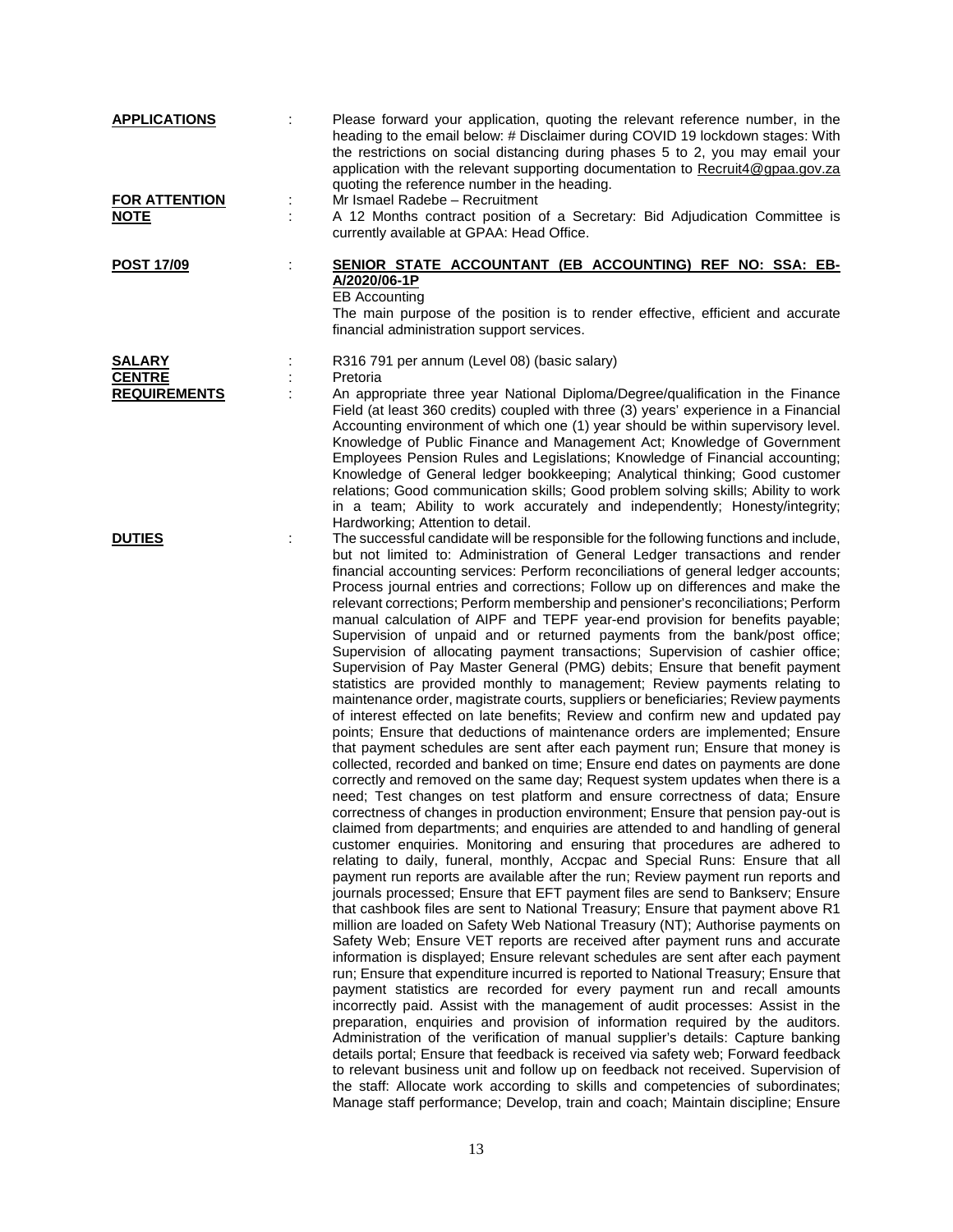| <b>ENQUIRIES</b><br><b>APPLICATIONS</b><br><b>FOR ATTENTION</b><br><b>NOTE</b> | that subordinates are informed about changes in work environment for<br>management decisions; Ensure that leave records are submitted to HR after<br>approval of the Head of Division; Ensure that stationery is ordered on time; Ensure<br>that unit refreshments are ordered on time and ensure that payslips are collected,<br>Distributed within the section and returned back to Salaries within the required time.<br>Ms Mapule Mahlangu Tel No: (012) 399 2639<br>Please forward your application, quoting the relevant reference number, in the<br>heading to the email below: # Disclaimer during COVID 19 lockdown stages: With<br>the restrictions on social distancing during phases 5 to 2, you may email your<br>application with the relevant supporting documentation to Recruit2@gpaa.gov.za<br>quoting the reference number in the heading.<br>Ms Mapule Mahlangu - Recruitment<br>One permanent position of Senior State Accountant: EB Accounting is currently                                                                                                                                                                                                                                                                                                                                                                                                                                                                                                                                                                                                                                                                                                                                                                                                                                                                                                                                                                                                                                                                                                                                                      |
|--------------------------------------------------------------------------------|-----------------------------------------------------------------------------------------------------------------------------------------------------------------------------------------------------------------------------------------------------------------------------------------------------------------------------------------------------------------------------------------------------------------------------------------------------------------------------------------------------------------------------------------------------------------------------------------------------------------------------------------------------------------------------------------------------------------------------------------------------------------------------------------------------------------------------------------------------------------------------------------------------------------------------------------------------------------------------------------------------------------------------------------------------------------------------------------------------------------------------------------------------------------------------------------------------------------------------------------------------------------------------------------------------------------------------------------------------------------------------------------------------------------------------------------------------------------------------------------------------------------------------------------------------------------------------------------------------------------------------------------------------------------------------------------------------------------------------------------------------------------------------------------------------------------------------------------------------------------------------------------------------------------------------------------------------------------------------------------------------------------------------------------------------------------------------------------------------------------------------------------|
|                                                                                | available at the Government Pensions Administration Agency.                                                                                                                                                                                                                                                                                                                                                                                                                                                                                                                                                                                                                                                                                                                                                                                                                                                                                                                                                                                                                                                                                                                                                                                                                                                                                                                                                                                                                                                                                                                                                                                                                                                                                                                                                                                                                                                                                                                                                                                                                                                                             |
| <b>POST 17/10</b>                                                              | <b>APPLICATION</b><br><b>PROCESSOR (EB)</b><br><b>ADMINISTRATOR)</b><br><b>BENEFITS</b><br>$\sim$<br>PROCESSING REF NO: PBAP/EB-OPS/2020/07-10C<br>(12 months contract)<br><b>Employee Benefits</b><br>The purpose of the role is to provide administrative support for the processing and<br>payments of claims.                                                                                                                                                                                                                                                                                                                                                                                                                                                                                                                                                                                                                                                                                                                                                                                                                                                                                                                                                                                                                                                                                                                                                                                                                                                                                                                                                                                                                                                                                                                                                                                                                                                                                                                                                                                                                       |
| <b>SALARY</b><br><b>CENTRE</b><br><b>REQUIREMENTS</b>                          | R208 584 per annum (Level 06) (basic salary) plus 37% in lieu of benefits<br>Pretoria<br>An appropriate three (3) year tertiary qualification at least 360 credits (preferably in<br>18 months proven<br>administration/finance) with<br>experience in<br>the<br>administration/processing of Retirement fund/Employee Benefits<br>Or Senior<br>Certificate (with preferably either Mathematics or Accounting as a passed subject)<br>with 3 years proven experience in administration/processing of Retirement<br>fund/Employee Benefits. Experience of the MS Office package, with particular<br>focus on MS Excel. Knowledge of standards and procedures of claims processing.<br>Knowledge of HR matters. Policy formulation. Stakeholder management. Analytical<br>thinking. Financial management. Good communication skills. Attention to detail.<br>Customer orientation. Creative thinking. Negotiation skills. Logical thinking.<br>Production driven.                                                                                                                                                                                                                                                                                                                                                                                                                                                                                                                                                                                                                                                                                                                                                                                                                                                                                                                                                                                                                                                                                                                                                                         |
| <b>DUTIES</b>                                                                  | The successful incumbent will be responsible for a wide variety of tasks which<br>include the following but not limited to Process Claims: Review applications/claims<br>received for various types of exits or claims. Check that all supporting<br>documentation is attached as per the requirements of the specific claim. Evaluate<br>the member records reflected in the documentation and update accordingly to<br>ensure accurate information is reflected. Request member's information for<br>inclusion in the benefits application form, where missing information is identified.<br>Process payment of claims: Review the initial payment, based on a review of the<br>particulars of the case, routing the calculation last point. Reconcile purchase of<br>service figures, checking that all outstanding service has been calculated correctly<br>for payments. Upload supporting documentation for benefit payments, ensuring<br>accuracy. Checking whether beneficiaries indicated qualify as dependents<br>according to set criteria, for instructions for payments. Review the calculation<br>against the information available on the member records, confirming whether<br>correct or supplying reasons for rejection. Review the summary of rejected<br>applications/claims; identifying reasons for rejection based on rules of the various<br>Funds/schemes. Route the rejected applications/claims - in terms of the standard<br>procedure. Ensure that all exceptions (where applicable) related to death<br>distributions, service period recognition verification, fraud and risk issues,<br>contribution adjustments, benefit distribution verification, payment reversals,<br>unclaimed benefits, standard legal issues and the updating of banking details have<br>been resolved in accordance with the relevant policies and procedures. Check that<br>all documentation required for payment is attached and that the correct benefit is<br>being paid to the member, based on established criteria. Review the benefit<br>application form and validate the content. Initiate the payment instruction. |
| <b>ENQUIRIES</b>                                                               | Ms Felicia Mahlaba Tel No: (012) 319-1455                                                                                                                                                                                                                                                                                                                                                                                                                                                                                                                                                                                                                                                                                                                                                                                                                                                                                                                                                                                                                                                                                                                                                                                                                                                                                                                                                                                                                                                                                                                                                                                                                                                                                                                                                                                                                                                                                                                                                                                                                                                                                               |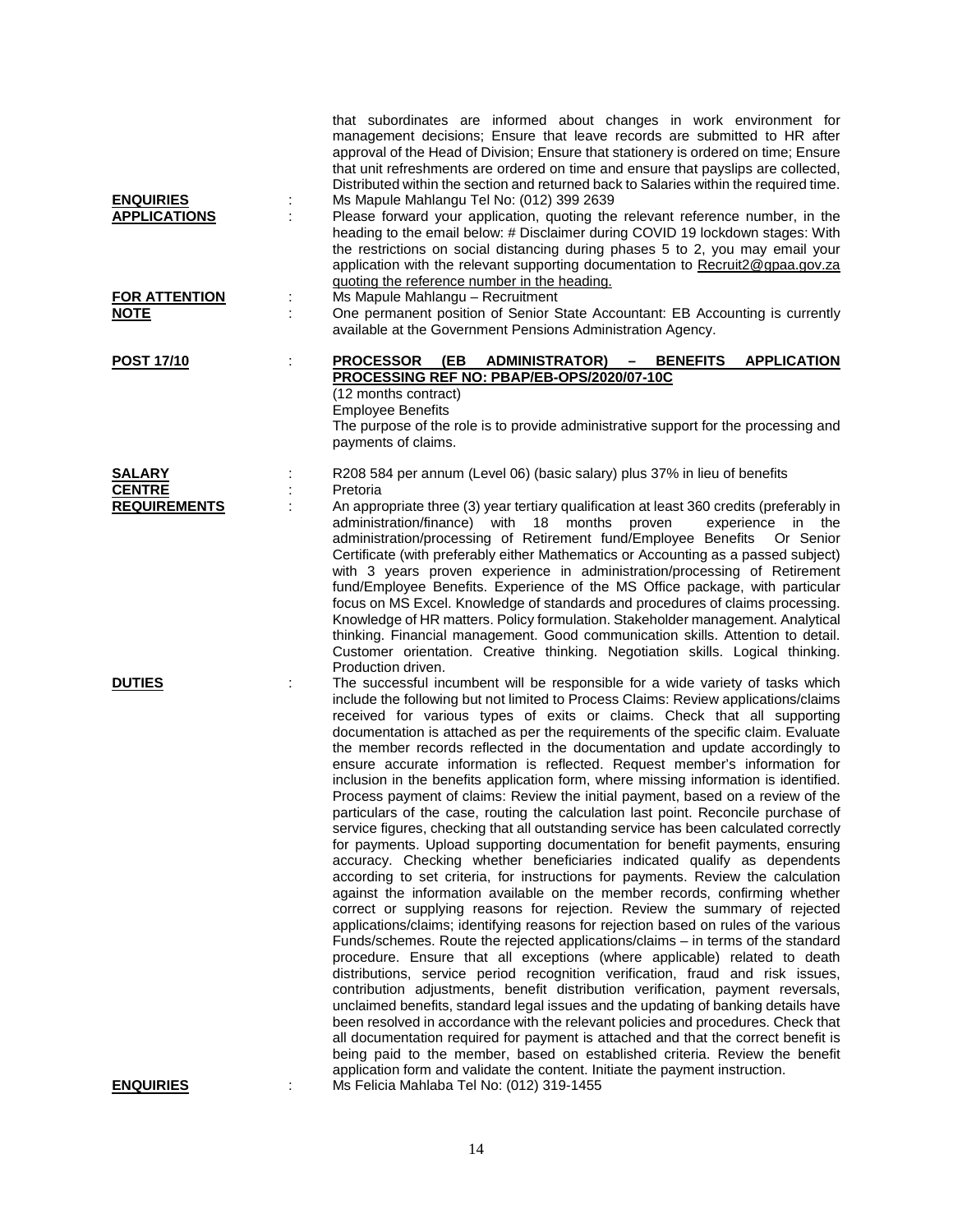| <b>APPLICATIONS</b><br><b>FOR ATTENTION</b> |   | Please forward your application, quoting the relevant reference number, in the<br>heading to the email below: # Disclaimer during COVID 19 lockdown stages: With<br>the restrictions on social distancing during phases 5 to 2, you may email your<br>application with the relevant supporting documentation to Recruit1@gpaa.gov.za<br>quoting the reference number in the heading.<br>Felicia Mahlaba - Recruitment                                                                                                                                                                                                                                                                                                                                                                                                                                                                                                                                                                                                                                                                                                                                                                                                                                                                                           |
|---------------------------------------------|---|-----------------------------------------------------------------------------------------------------------------------------------------------------------------------------------------------------------------------------------------------------------------------------------------------------------------------------------------------------------------------------------------------------------------------------------------------------------------------------------------------------------------------------------------------------------------------------------------------------------------------------------------------------------------------------------------------------------------------------------------------------------------------------------------------------------------------------------------------------------------------------------------------------------------------------------------------------------------------------------------------------------------------------------------------------------------------------------------------------------------------------------------------------------------------------------------------------------------------------------------------------------------------------------------------------------------|
| <b>NOTE</b>                                 |   | Various positions for Processors (EB Administrators) at EB Operations (various sub<br>units) are currently available at the Government Pensions Administration Agency.<br>These positions will be filled on a 12 months contract.                                                                                                                                                                                                                                                                                                                                                                                                                                                                                                                                                                                                                                                                                                                                                                                                                                                                                                                                                                                                                                                                               |
| <b>POST 17/11</b>                           | ÷ | <b>RISK ADMINISTRATOR: ENTERPRISE WIDE RISK REF NO: RA/EWR/06-2C</b><br>(12 months contract)<br><b>Enterprise Wide Risk</b><br>The purpose of the role is to ensure efficient and effective administrative support of<br>risk and management activities.                                                                                                                                                                                                                                                                                                                                                                                                                                                                                                                                                                                                                                                                                                                                                                                                                                                                                                                                                                                                                                                        |
| <b>SALARY</b>                               |   | R208 584 per annum (Level 06) (basic salary) plus 37% in lieu of benefits                                                                                                                                                                                                                                                                                                                                                                                                                                                                                                                                                                                                                                                                                                                                                                                                                                                                                                                                                                                                                                                                                                                                                                                                                                       |
| <b>CENTRE</b><br><b>REQUIREMENTS</b>        |   | Pretoria<br>An appropriate three year tertiary qualification in Risk Management or relevant field<br>(at least 360 credits) with 18 months proven experience within the Enterprise Risk/<br>relevant environment Or Grade 12 with three years proven experience within the<br>Enterprise Risk/relevant environment. Computer literacy that would include a good<br>working knowledge of Microsoft Office products (Word, Excel) and Barnowl.<br>Knowledge of Corporate Governance (King IV). Knowledge of Risk Management<br>Processes (COSO, ISO31000). Knowledge of Barn owl system. Knowledge of<br>Prescribed Regulations & Policies - PFMA, Treasury Regulations. Knowledge of<br>Public Service Regulations & other Government prescripts. Good problem solving<br>skills. Analytical skills. Good communication skills both written and verbal. Good<br>planning and organizing skills. Assertiveness. Proactiveness. Approachable and<br>innovative. Team player.                                                                                                                                                                                                                                                                                                                                       |
| <b>DUTIES</b>                               |   | The incumbent will be responsible for a wide variety of tasks which includes but are<br>not limited to the following: Render Administrative support in the Risk Analysis and<br>monitoring process: Assist in implementing risk management plan. Provide support<br>for the conducting of operational Risk assessments. Assist management in<br>identifying risks. Assist Management in evaluation/rating of risks. Assist in the<br>development of draft risk reports. Assist in monitoring the implementation of the<br>operational risk mitigation plans. Conduct risk awareness and training. Assist in<br>coordinating and facilitating the development of a risk profile: Document risk<br>information on Barnowl system; assist in planning, scheduling and providing end -<br>user training on Risk Management software; Administration of the Barnowl;<br>Capture progress notes on Barn Owl after monitoring (implementation of action<br>plans); Print reports from Barn Owl. Provide Administrative support to Risk<br>Management Unit. Assist in co-coordinating Risk Management Committee<br>meetings; Prepare Risk Management Committee meeting packs before the<br>meeting; assist with any administrative duties to ensure effective operation of risks<br>to the Risk Committee and the Unit. |
| <b>ENQUIRIES</b>                            |   | Ms Mapule Mahlangu Tel No: (012) 399 2639                                                                                                                                                                                                                                                                                                                                                                                                                                                                                                                                                                                                                                                                                                                                                                                                                                                                                                                                                                                                                                                                                                                                                                                                                                                                       |
| <b>APPLICATIONS</b>                         |   | Please forward your application, quoting the relevant reference number, in the<br>heading to the email below: # Disclaimer during COVID 19 lockdown stages: With<br>the restrictions on social distancing during phases 5 to 2, you may email your<br>application with the relevant supporting documentation to Recruit2@gpaa.gov.za<br>quoting the reference number in the heading.                                                                                                                                                                                                                                                                                                                                                                                                                                                                                                                                                                                                                                                                                                                                                                                                                                                                                                                            |
| <b>FOR ATTENTION</b>                        |   | Ms Mapule Mahlangu - Recruitment                                                                                                                                                                                                                                                                                                                                                                                                                                                                                                                                                                                                                                                                                                                                                                                                                                                                                                                                                                                                                                                                                                                                                                                                                                                                                |
| <b>NOTE</b>                                 |   | Various Risk Administrator positions are currently available at the Government<br>Pensions Administration Agency: Enterprise Wide Risk Section on 12 months<br>contract.                                                                                                                                                                                                                                                                                                                                                                                                                                                                                                                                                                                                                                                                                                                                                                                                                                                                                                                                                                                                                                                                                                                                        |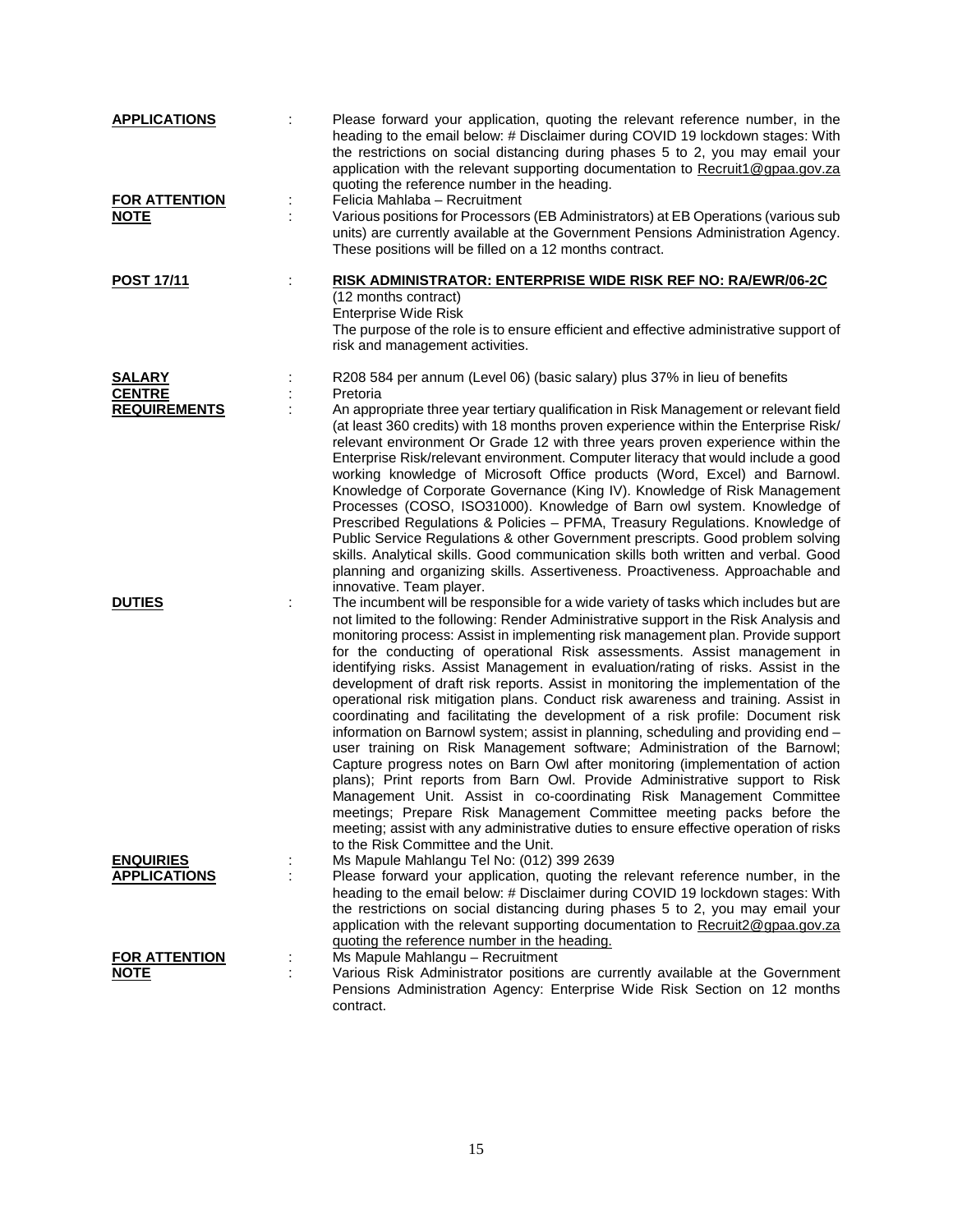| <b>POST 17/12</b>    |   | SUPPLY CHAIN ADMINISTRATOR: LOGISTICS MANAGEMENT REFNO:                                                                                                               |
|----------------------|---|-----------------------------------------------------------------------------------------------------------------------------------------------------------------------|
|                      |   | <b>SCA/LM/2020-06-2CRA</b>                                                                                                                                            |
|                      |   | (12 months contract)                                                                                                                                                  |
|                      |   | Supply Chain Management                                                                                                                                               |
|                      |   | The purpose of the role is: To provide administrative assistance and support in the                                                                                   |
|                      |   | sourcing of goods and services through quotation process for respective business<br>units in GPAA.                                                                    |
|                      |   |                                                                                                                                                                       |
| <b>SALARY</b>        |   | R208 584 per annum (Level 06) basic salary) plus 37% in lieu of benefits                                                                                              |
| <b>CENTRE</b>        |   | Pretoria                                                                                                                                                              |
| <b>REQUIREMENTS</b>  |   | An appropriate three year tertiary qualification (360 credits) in Supply Chain or                                                                                     |
|                      |   | equivalent with 18 months relevant experience within Supply Chain Management                                                                                          |
|                      |   | or Senior Certificate with three years proven experience within Supply Chain                                                                                          |
|                      |   | Management. Computer literacy (MS Office products). Knowledge of PFMA,                                                                                                |
|                      |   | Treasury Regulations, PPPFA, SCM Guidelines for Accounting Officers and related                                                                                       |
|                      |   | Prescripts; Knowledge of Public Sector Procurement processes, rules and                                                                                               |
|                      |   | regulations; Financial Administration; Interpersonal skills; Effective Organizational                                                                                 |
|                      |   | skills; Planning and decision making skills and Analytical and problem solving skills;<br>Client orientation and customer focus; Ability to communicate at all levels |
|                      |   | effectively; Ability to work independently and Ability to work under pressure.                                                                                        |
| <b>DUTIES</b>        |   | The incumbent will be responsible for a wide variety of tasks which includes but are                                                                                  |
|                      |   | not limited to the following: Process requisitions for procurement of goods and                                                                                       |
|                      |   | services: Receive, check and process requisitions and specifications for sourcing                                                                                     |
|                      |   | of goods and services as per prescribed legislation; Ensure the utilization of the                                                                                    |
|                      |   | Central Supplier Database (CSD) supplier database in request for a competitive                                                                                        |
|                      |   | quotation process. Facilitate quotation process; Implement and maintain quotation                                                                                     |
|                      |   | process in accordance with legislation, Departmental policies and procedures and                                                                                      |
|                      |   | National Treasury Instruction notes. Receiving and opening of RFQ documents.<br>Assist in the facilitation of the Bid Evaluation sessions. Compiling RFQ documents.   |
|                      |   | Ensure communication to suppliers and business units. Ensure that suppliers are                                                                                       |
|                      |   | rotated. Keep and update the register of RFQ's. Coordinate receipts and evaluation                                                                                    |
|                      |   | of RFQ's: Ensure receiving and checking of quotations; Keep records of Quotations                                                                                     |
|                      |   | received. Schedule the evaluation session. Communicate the outcome to Business                                                                                        |
|                      |   | Units and Vendors. Registration of vendors on vendor master. Facilitate approval                                                                                      |
|                      |   | of quotations and Purchase Order generation. Vendor Management: Upload new                                                                                            |
|                      |   | vendor applications for approval. Update current vendor details. Provide                                                                                              |
|                      |   | administrative support to the unit: Perform office administrative activities. Organize                                                                                |
|                      |   | office logistical matters. File audit supporting office correspondence, documents                                                                                     |
|                      |   | and reports. Draft and type standard correspondence and documents; Completion                                                                                         |
|                      |   | of forms and documents relevant to the office. Order stationery and<br>equipment/appliances for the section.                                                          |
| <b>ENQUIRIES</b>     |   | Mr Lesiba Sehlapelo Tel No: (012) 399 2710                                                                                                                            |
| <b>APPLICATIONS</b>  |   | Please forward your application, quoting the relevant reference number, in the                                                                                        |
|                      |   | heading to the email below: # Disclaimer during COVID 19 lockdown stages: With                                                                                        |
|                      |   | the restrictions on social distancing during phases 5 to 2, you may email your                                                                                        |
|                      |   | application with the relevant supporting documentation to Recruit3@gpaa.gov.za                                                                                        |
|                      |   | quoting the reference number in the heading.                                                                                                                          |
| <b>FOR ATTENTION</b> |   | Mr Lesiba Sehlapelo - Recruitment                                                                                                                                     |
| <b>NOTE</b>          |   | Various contract positions for Supply Chain Administrators are currently available                                                                                    |
|                      |   | in the Supply Chain Unit at the Government Pensions Administration Agency -<br>Head Office. The positions will be filled on a 12 month contract.                      |
|                      |   |                                                                                                                                                                       |
| <u>POST 17/13</u>    | ÷ | SUPPLY CHAIN ADMINISTRATOR: DEMAND AND ACQUISITION REF NO:                                                                                                            |
|                      |   | SCA/DA/2020-06-2CRA                                                                                                                                                   |
|                      |   | (12 months contract)                                                                                                                                                  |
|                      |   | Supply Chain Management                                                                                                                                               |
|                      |   | The purpose of the role is: To render an acquisition management service through                                                                                       |
|                      |   | the execution of the bidding process, compilation of a list of service providers and                                                                                  |
|                      |   | the handling of urgent/emergency cases.                                                                                                                               |
| <b>SALARY</b>        |   | R208 584 per annum (basic salary) plus 37% in lieu of benefits                                                                                                        |
| <b>CENTRE</b>        |   | Pretoria                                                                                                                                                              |
|                      |   |                                                                                                                                                                       |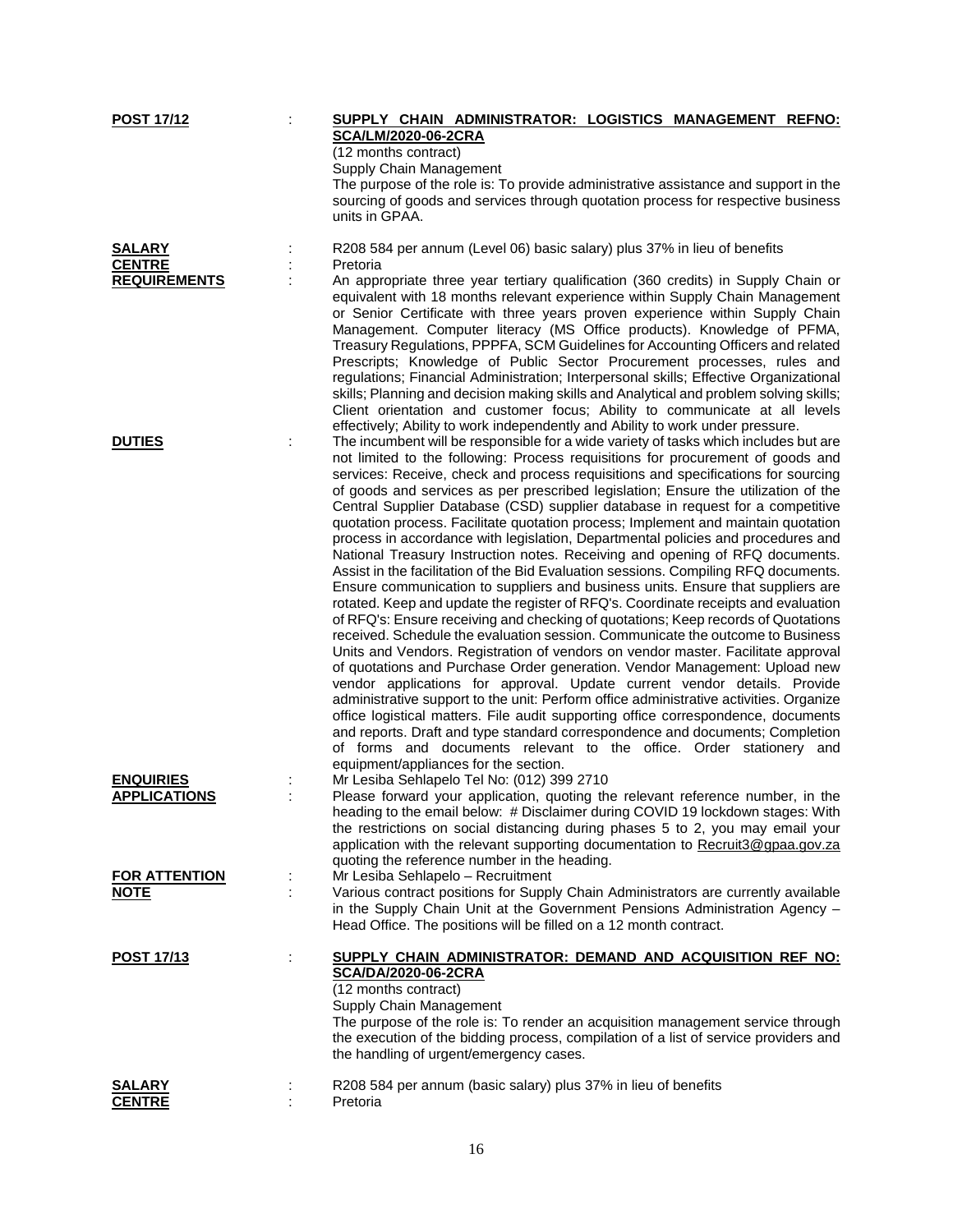| <b>REQUIREMENTS</b>                     | An appropriate three year tertiary qualification (360 credits) in Supply Chain or<br>equivalent with 18 months relevant experience within Supply Chain Management<br>or Senior Certificate with three years proven experience within Supply Chain<br>Management. Computer literacy (MS Office products). Knowledge of PFMA,<br>Treasury Regulations, PPPFA, SCM Guidelines for Accounting Officers and related<br>Prescripts; Knowledge of Public Sector Procurement processes, rules and<br>regulations; Financial Administration; Interpersonal skills; Effective organizational<br>skills; Planning and decision making skills and analytical and problem solving skills;<br>Client orientation and customer focus; Ability to communicate at all levels                                                                                                                                                                                                                                                                                                                                                                                                                                                                                                                                                                                                                                                                                                      |
|-----------------------------------------|------------------------------------------------------------------------------------------------------------------------------------------------------------------------------------------------------------------------------------------------------------------------------------------------------------------------------------------------------------------------------------------------------------------------------------------------------------------------------------------------------------------------------------------------------------------------------------------------------------------------------------------------------------------------------------------------------------------------------------------------------------------------------------------------------------------------------------------------------------------------------------------------------------------------------------------------------------------------------------------------------------------------------------------------------------------------------------------------------------------------------------------------------------------------------------------------------------------------------------------------------------------------------------------------------------------------------------------------------------------------------------------------------------------------------------------------------------------|
| <b>DUTIES</b>                           | effectively; Ability to work independently and ability to work under pressure.<br>The incumbent will be responsible for a wide variety of tasks which includes but are<br>not limited to the following: Execution of the bidding process: Facilitate the<br>compilation of the procurement plan for the organization; Facilitate the prescribed<br>process; Facilitate the drafting and finalizing<br>bidding<br>of terms of<br>reference/specification; Compile bid documents; Publish tender invitation; Receive<br>and open of bid documents; Facilitate and support SCM committee to evaluate and<br>adjudicate the bids; Manage communication with bidders; Assist with monthly SCM<br>reports. Compilation of prospective list of providers for quotations: Compile terms<br>of reference to invite service providers for an expression of interest; Receive,<br>evaluate and adjudicate the expressions of interest; Compile a database of<br>approved suppliers; Sourcing of goods and services above R500 000. Provide<br>administrative support to the unit: Perform office administrative activities. Organize<br>office logistical matters. File audit supporting office correspondence, documents<br>and reports; Draft and type standard correspondence and documents; Completion<br>of forms and documents relevant to the office; Order stationery and<br>equipment/appliances and refreshments (SCM Bid Committee meetings) for the<br>section. |
| <b>ENQUIRIES</b><br><b>APPLICATIONS</b> | Mr Lesiba Sehlapelo Tel No: (012) 399 2710<br>Please forward your application, quoting the relevant reference number, in the<br>heading to the email below: # Disclaimer during COVID 19 lockdown stages: With<br>the restrictions on social distancing during phases 5 to 2, you may email your<br>application with the relevant supporting documentation to Recruit3@gpaa.gov.za<br>quoting the reference number in the heading.                                                                                                                                                                                                                                                                                                                                                                                                                                                                                                                                                                                                                                                                                                                                                                                                                                                                                                                                                                                                                               |
| <b>FOR ATTENTION</b><br><b>NOTE</b>     | Mr Lesiba Sehlapelo - Recruitment<br>Various contract positions for Supply Chain Administrators are currently available<br>in the Supply Chain Unit at the Government Pensions Administration Agency -<br>Head Office. The positions will be filled on a 12 month contract.                                                                                                                                                                                                                                                                                                                                                                                                                                                                                                                                                                                                                                                                                                                                                                                                                                                                                                                                                                                                                                                                                                                                                                                      |
| <b>POST 17/14</b>                       | FINANCE ADMINISTRATORS: UNCLAIMED AND TRACING<br>(12 months contract)<br><b>Finance: Unclaimed Benefits</b>                                                                                                                                                                                                                                                                                                                                                                                                                                                                                                                                                                                                                                                                                                                                                                                                                                                                                                                                                                                                                                                                                                                                                                                                                                                                                                                                                      |
| SALARY<br><u>CENTRE</u>                 | R208 584 per annum (Level 06) plus 37% in lieu of benefits<br>Durban, Ulundi and New Castle<br>Durban - Ref No: FA/UC&T/DURBAN/2020/06-1C<br>Ulundi - Ref No: FA/UC&T/ULUNDI/2020/06-2C<br>New Castle - Ref No: FA/UC&T/NEWCASTLE/2020/06-1C                                                                                                                                                                                                                                                                                                                                                                                                                                                                                                                                                                                                                                                                                                                                                                                                                                                                                                                                                                                                                                                                                                                                                                                                                     |
| <b>REQUIREMENTS</b>                     | An appropriate three year tertiary qualification/degree/national diploma (at least<br>360 credits) (Finance related) with 18 months proven experience in<br>accounting/financial management of which 6 months should be in administration<br>OR A Senior Certificate/Grade 12 coupled with 3 years appropriate proven<br>experience in accounting/financial management field of which 6 months should be<br>in administration. Computer literacy that would include a good working knowledge<br>of Microsoft Office products, especially Microsoft Excel and Word. Proficiency in<br>English is a requirement and the ability to speak any of the other official languages<br>in the province (applying for) will be an added advantage. The applications of<br>individuals currently residing in KZN may receive preference and targeting the<br>geographical areas sourced for. Knowledge of PFMA. Knowledge of Public Service<br>Act (PSA); Integrity; Analytical skills; Customer orientation; Ability to prioritize; Time<br>management skills; Effective communication skills (written and verbal); Ability to<br>work in a team; Problem solving skills; Deadline driven.                                                                                                                                                                                                                                                                                 |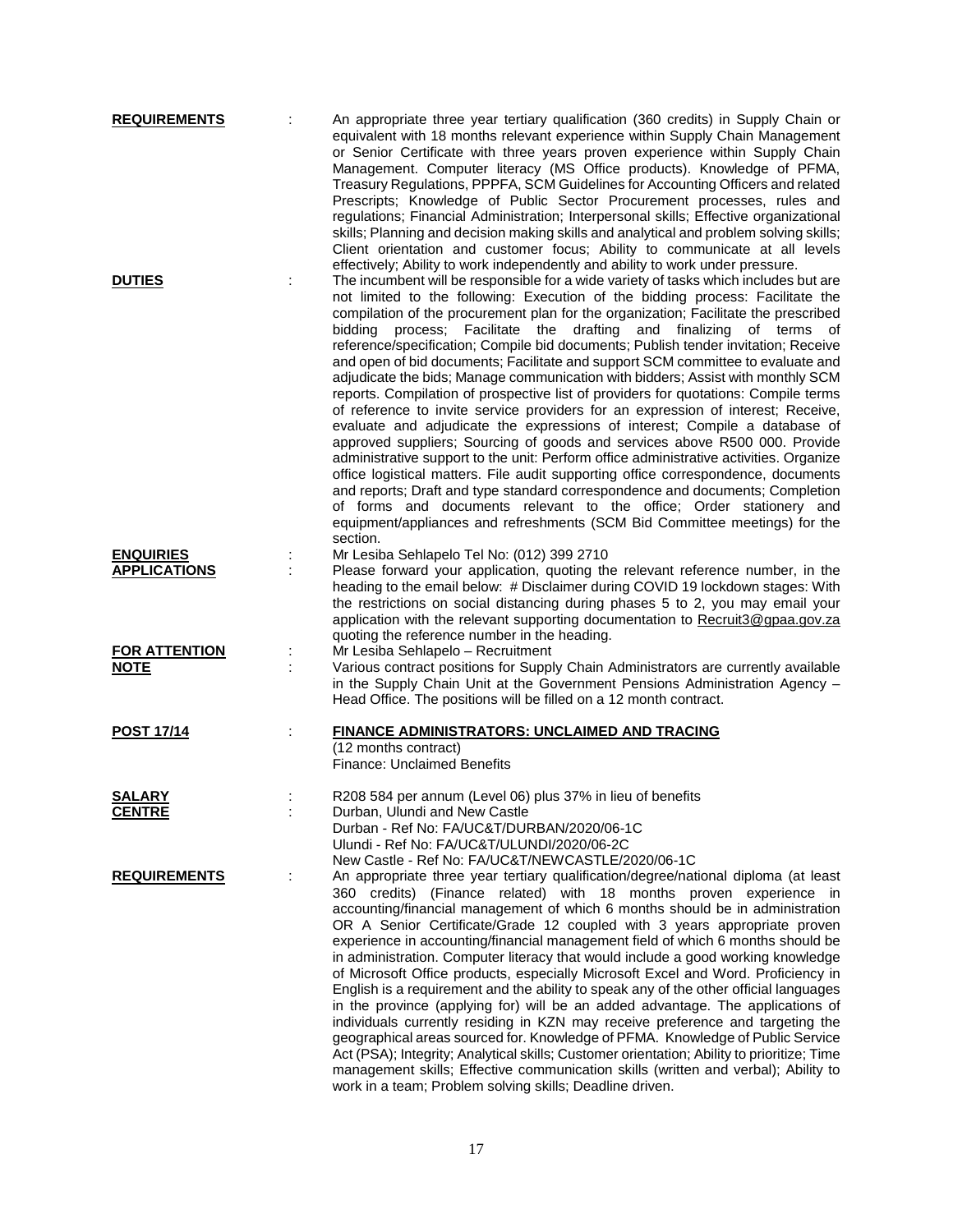| <b>DUTIES</b>        |   | The incumbent of this position will be responsible for a wide variety of financial<br>administrative tasks which includes the following, but not limited to; Trace<br>beneficiaries. Find contact details on ITC and other platforms in order to identify<br>members and beneficiaries for unclaimed benefits; Contact potential candidates,<br>confirming their personal particulars, in order to validate their status as<br>beneficiaries; Engage government departments and other community platforms to<br>trace beneficiaries and members on unclaimed benefits list. Rectify error by<br>updating the system with the correct information provided by the clients. Send<br>unclaimed benefit cases and documents successfully traced to Pretoria Head<br>Office tracing division. Prepare cases for processing. Provide administrative<br>support by collating the documentation required to process cases not traced to<br>unclaimed benefits; Check the system against documentation provided in order to<br>avoid issues with processing; Send death benefit form to client in accordance with<br>benefit to which he/she is entitled; Capture accurate information onto database with<br>respect to beneficiaries eligible for re-issues based on documentation provided.<br>Verify cases. Perform data integrity checks, following standard processes;<br>Generate weekly and monthly unclaimed benefit reports, reflecting the status of<br>cases for the attention of the Assistant Manager and the Outbound Call Centre |
|----------------------|---|----------------------------------------------------------------------------------------------------------------------------------------------------------------------------------------------------------------------------------------------------------------------------------------------------------------------------------------------------------------------------------------------------------------------------------------------------------------------------------------------------------------------------------------------------------------------------------------------------------------------------------------------------------------------------------------------------------------------------------------------------------------------------------------------------------------------------------------------------------------------------------------------------------------------------------------------------------------------------------------------------------------------------------------------------------------------------------------------------------------------------------------------------------------------------------------------------------------------------------------------------------------------------------------------------------------------------------------------------------------------------------------------------------------------------------------------------------------------------------------------------------------------------------------|
| <b>ENQUIRIES</b>     |   | Agent.<br>Mr Lesiba Sehlapelo Tel No: (012) 399 2710                                                                                                                                                                                                                                                                                                                                                                                                                                                                                                                                                                                                                                                                                                                                                                                                                                                                                                                                                                                                                                                                                                                                                                                                                                                                                                                                                                                                                                                                                   |
| <b>APPLICATIONS</b>  |   | Please forward your application, quoting the relevant reference number, in the                                                                                                                                                                                                                                                                                                                                                                                                                                                                                                                                                                                                                                                                                                                                                                                                                                                                                                                                                                                                                                                                                                                                                                                                                                                                                                                                                                                                                                                         |
|                      |   | heading to the email below: # Disclaimer during COVID 19 lockdown stages: With<br>the restrictions on social distancing during phases 5 to 2, you may email your<br>application with the relevant supporting documentation to Recruit3@gpaa.gov.za<br>quoting the reference number in the heading.                                                                                                                                                                                                                                                                                                                                                                                                                                                                                                                                                                                                                                                                                                                                                                                                                                                                                                                                                                                                                                                                                                                                                                                                                                     |
| <b>FOR ATTENTION</b> |   | Mr Lesiba Sehlapelo - Recruitment                                                                                                                                                                                                                                                                                                                                                                                                                                                                                                                                                                                                                                                                                                                                                                                                                                                                                                                                                                                                                                                                                                                                                                                                                                                                                                                                                                                                                                                                                                      |
| <b>NOTE</b>          |   | Various positions for Tracing Administrators at Unclaimed Benefits: Finance<br>Section are available at the Government Pensions Administration Agency in the<br>KZN Province. The positions will be filled as 12 months contract positions.                                                                                                                                                                                                                                                                                                                                                                                                                                                                                                                                                                                                                                                                                                                                                                                                                                                                                                                                                                                                                                                                                                                                                                                                                                                                                            |
| <b>POST 17/15</b>    |   | <b>CUSTOMER SERVICE AGENT REF NO: CSA/WC/06-2C</b>                                                                                                                                                                                                                                                                                                                                                                                                                                                                                                                                                                                                                                                                                                                                                                                                                                                                                                                                                                                                                                                                                                                                                                                                                                                                                                                                                                                                                                                                                     |
|                      |   | (12 months contract)<br><b>Client Services</b>                                                                                                                                                                                                                                                                                                                                                                                                                                                                                                                                                                                                                                                                                                                                                                                                                                                                                                                                                                                                                                                                                                                                                                                                                                                                                                                                                                                                                                                                                         |
| <b>SALARY</b>        |   | R208 584 per annum (Level 06) plus 37% in lieu of benefits                                                                                                                                                                                                                                                                                                                                                                                                                                                                                                                                                                                                                                                                                                                                                                                                                                                                                                                                                                                                                                                                                                                                                                                                                                                                                                                                                                                                                                                                             |
| <b>CENTRE</b>        |   | Western Cape Regional Office (Cape Town)                                                                                                                                                                                                                                                                                                                                                                                                                                                                                                                                                                                                                                                                                                                                                                                                                                                                                                                                                                                                                                                                                                                                                                                                                                                                                                                                                                                                                                                                                               |
| <b>REQUIREMENTS</b>  |   | An appropriate three year tertiary qualification (at least 360 credits) with 18 months<br>proven experience in processing life insurance/employee benefits or client<br>relationship management/client care preferably in Life Insurance or Employee<br>Benefits or Medical Aid environments OR A Grade 12 Certificate/Senior Certificate<br>(Matric) with three years proven experience in processing life insurance/employee<br>benefits or client relationship management/client care preferably in Life Insurance<br>or Employee Benefits or Medical Aid environments. Knowledge of GEPF products<br>and services will be an advantage. Computer literacy that would include a good<br>working knowledge of Microsoft Office products. Proficiency in English is a<br>requirement and the ability to speak any of the other official languages in the<br>province applying for, would be an added advantage. The applications of<br>individuals currently residing in the Province applying for may receive preference<br>(Western Cape)                                                                                                                                                                                                                                                                                                                                                                                                                                                                                           |
| <b>DUTIES</b>        | ÷ | The incumbent will be responsible for a wide variety of tasks which includes but are                                                                                                                                                                                                                                                                                                                                                                                                                                                                                                                                                                                                                                                                                                                                                                                                                                                                                                                                                                                                                                                                                                                                                                                                                                                                                                                                                                                                                                                   |
|                      |   | not limited to the following: Provide quality customer service within CRM: Handle                                                                                                                                                                                                                                                                                                                                                                                                                                                                                                                                                                                                                                                                                                                                                                                                                                                                                                                                                                                                                                                                                                                                                                                                                                                                                                                                                                                                                                                      |
|                      |   | all face to face enquiries received effectively; Follow up and finalize enquiries<br>referred to other business units, within the agreed time frames; Respond to emails,<br>web queries, posted queries/courier services, faxes within allocated time frame;<br>Update on all the relevant GPAA systems. Provide Client liaison services within the<br>office: Respond to escalated queries within allocated time frame; Interact with the<br>departments and members regarding outstanding queries; Relationship<br>management on any changes happening in the various sections; Provide/ request<br>feedback to various clients and stakeholders; Follow-up with business units and<br>provide feedback to clients until cases are finalized; Effective and efficient<br>administration of documents received; Provide administrative support at outreach<br>initiatives. Provide data inputs in the compilation of the reports: Report<br>any                                                                                                                                                                                                                                                                                                                                                                                                                                                                                                                                                                                       |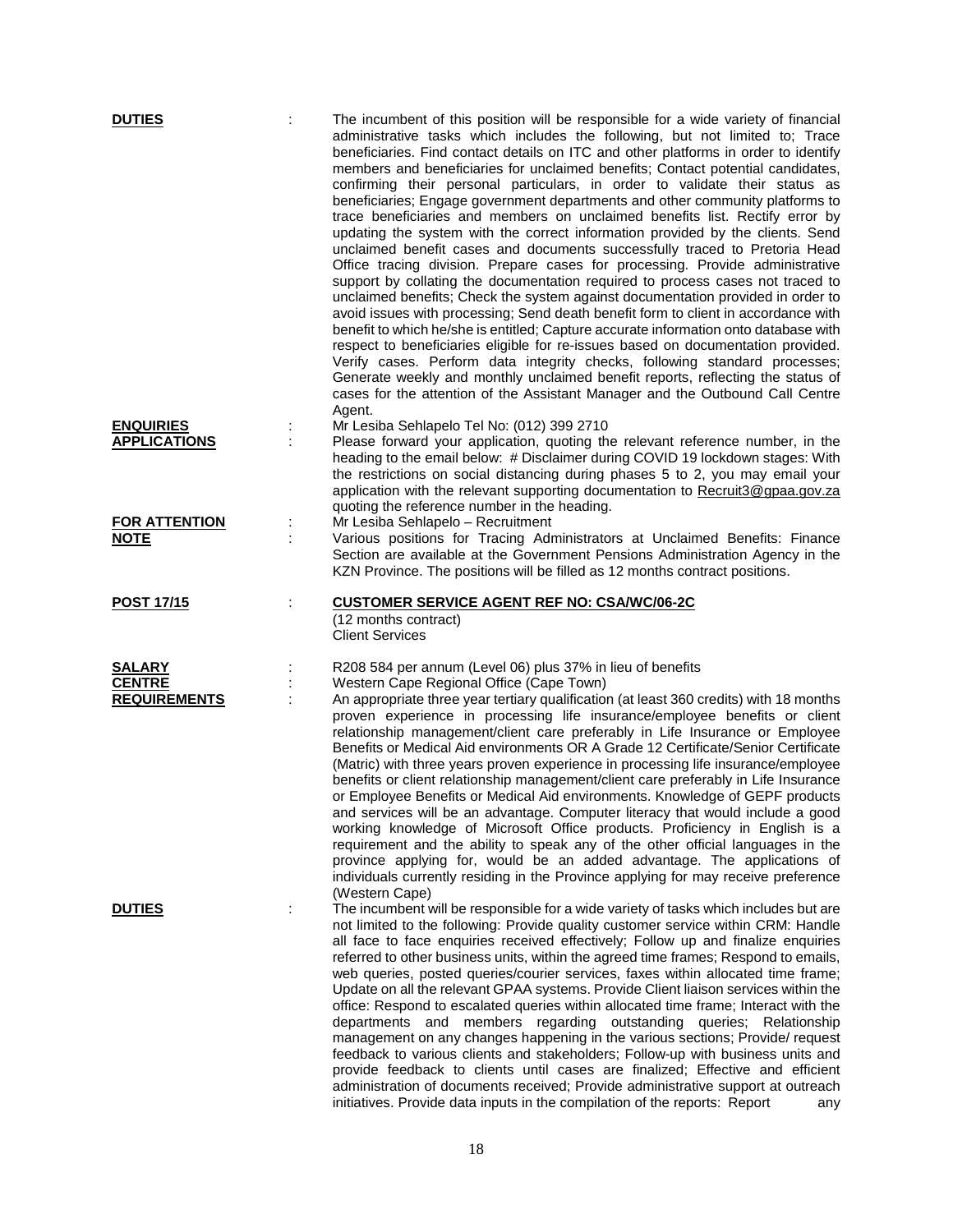|                                         | issues/make recommendations with regards to ongoing service improvements and<br>maintain a high level of client care; Compile and submit daily, weekly and monthly<br>production statistics to the supervisor; Check and update consolidated/escalation<br>lists to the supervisor. Excellent problem solving skills, excellent presentation skills,<br>excellent communication skills, both verbal and written. Ability to communicate with<br>clients. Time management skills, Self-management - being able to work<br>independently, Knowledge of Employee Benefits, Knowledge of client relations<br>management, Geographical knowledge of the Province applying for.<br>Mr Lesiba Sehlapelo Tel No: (012) 399 2710                                                                                                                                                                                                                                                                                                                                                                                                                                                                                                                                                                                                                                                                                                                                                                                                                                                                                                                                                                                                                                                                                    |
|-----------------------------------------|------------------------------------------------------------------------------------------------------------------------------------------------------------------------------------------------------------------------------------------------------------------------------------------------------------------------------------------------------------------------------------------------------------------------------------------------------------------------------------------------------------------------------------------------------------------------------------------------------------------------------------------------------------------------------------------------------------------------------------------------------------------------------------------------------------------------------------------------------------------------------------------------------------------------------------------------------------------------------------------------------------------------------------------------------------------------------------------------------------------------------------------------------------------------------------------------------------------------------------------------------------------------------------------------------------------------------------------------------------------------------------------------------------------------------------------------------------------------------------------------------------------------------------------------------------------------------------------------------------------------------------------------------------------------------------------------------------------------------------------------------------------------------------------------------------|
| <b>ENQUIRIES</b><br><b>APPLICATIONS</b> | Please forward your application, quoting the relevant reference number, in the<br>heading to the email below: # Disclaimer during COVID 19 lockdown stages: With<br>the restrictions on social distancing during phases 5 to 2, you may email your<br>application with the relevant supporting documentation to Recruit3@gpaa.gov.za<br>quoting the reference number in the heading.                                                                                                                                                                                                                                                                                                                                                                                                                                                                                                                                                                                                                                                                                                                                                                                                                                                                                                                                                                                                                                                                                                                                                                                                                                                                                                                                                                                                                       |
| <b>FOR ATTENTION</b><br><b>NOTE</b>     | Mr Lesiba Sehlapelo - Recruitment<br>÷<br>Various 12 month contract positions for Customer Service Agents are currently<br>available at Western Cape Regional office of the GPAA.                                                                                                                                                                                                                                                                                                                                                                                                                                                                                                                                                                                                                                                                                                                                                                                                                                                                                                                                                                                                                                                                                                                                                                                                                                                                                                                                                                                                                                                                                                                                                                                                                          |
| POST 17/16                              | <b>CUSTOMER SERVICE AGENT</b><br>(12 months contract)<br><b>Client Services</b>                                                                                                                                                                                                                                                                                                                                                                                                                                                                                                                                                                                                                                                                                                                                                                                                                                                                                                                                                                                                                                                                                                                                                                                                                                                                                                                                                                                                                                                                                                                                                                                                                                                                                                                            |
| <b>SALARY</b><br><b>CENTRE</b>          | R208 584 per annum (Level 06) plus 37% in lieu of benefits<br>Free State Regional and Satellite Office (Bloemfontein and Phuthaditjaba)<br>Ref No: CSA/FS/BFN/06-1C (Bloemfontein)<br>Ref No: CSA/FS/PHUT/06-1C (Phuthaditjaba)                                                                                                                                                                                                                                                                                                                                                                                                                                                                                                                                                                                                                                                                                                                                                                                                                                                                                                                                                                                                                                                                                                                                                                                                                                                                                                                                                                                                                                                                                                                                                                            |
| <b>REQUIREMENTS</b>                     | An appropriate three year tertiary qualification (at least 360 credits) with 18 months<br>proven experience in processing life insurance/employee benefits or client<br>relationship management/client care preferably in Life Insurance or Employee<br>Benefits or Medical Aid environments or A Grade 12 Certificate/Senior Certificate<br>(Matric) with three years proven experience in processing life insurance/employee<br>benefits or client relationship management/client care preferably in Life Insurance<br>or Employee Benefits or Medical Aid environments. Knowledge of GEPF products<br>and services will be an advantage. Computer literacy that would include a good<br>working knowledge of Microsoft Office products. Proficiency in English is a<br>requirement and the ability to speak any of the other official languages in the<br>province applying for, would be an added advantage. The applications of<br>individuals currently residing in the Province (Free State) applying for may receive<br>preference.                                                                                                                                                                                                                                                                                                                                                                                                                                                                                                                                                                                                                                                                                                                                                                |
| <b>DUTIES</b>                           | The incumbent will be responsible for a wide variety of tasks which includes but are<br>not limited to the following: Provide quality customer service within CRM: Handle<br>all face to face enquiries received effectively; Follow up and finalize enquiries<br>referred to other business units, within the agreed time frames; Respond to emails,<br>web queries, posted queries/courier services, faxes within allocated time frame;<br>Update on all the relevant GPAA systems. Provide Client liaison services within the<br>office: Respond to escalated queries within allocated time frame; Interact with the<br>departments and members regarding outstanding queries; Relationship<br>management on any changes happening in the various sections; Provide/ request<br>feedback to various clients and stakeholders; Follow-up with business units and<br>provide feedback to clients until cases are finalized; Effective and efficient<br>administration of documents received; Provide administrative support at outreach<br>initiatives. Provide data inputs in the compilation of the reports: Report<br>any<br>issues/make recommendations with regards to ongoing service improvements and<br>maintain a high level of client care; Compile and submit daily, weekly and monthly<br>production statistics to the supervisor; Check and update consolidated/escalation<br>lists to the supervisor. Excellent problem solving skills, excellent presentation skills,<br>excellent communication skills, both verbal and written. Ability to communicate with<br>clients. Time management skills, Self-management - being able to work<br>independently, Knowledge of Employee Benefits, Knowledge of client relations<br>management, Geographical knowledge of the Province applying for. |
| <b>ENQUIRIES</b>                        | Mr Lesiba Sehlapelo Tel No: (012) 399 2710                                                                                                                                                                                                                                                                                                                                                                                                                                                                                                                                                                                                                                                                                                                                                                                                                                                                                                                                                                                                                                                                                                                                                                                                                                                                                                                                                                                                                                                                                                                                                                                                                                                                                                                                                                 |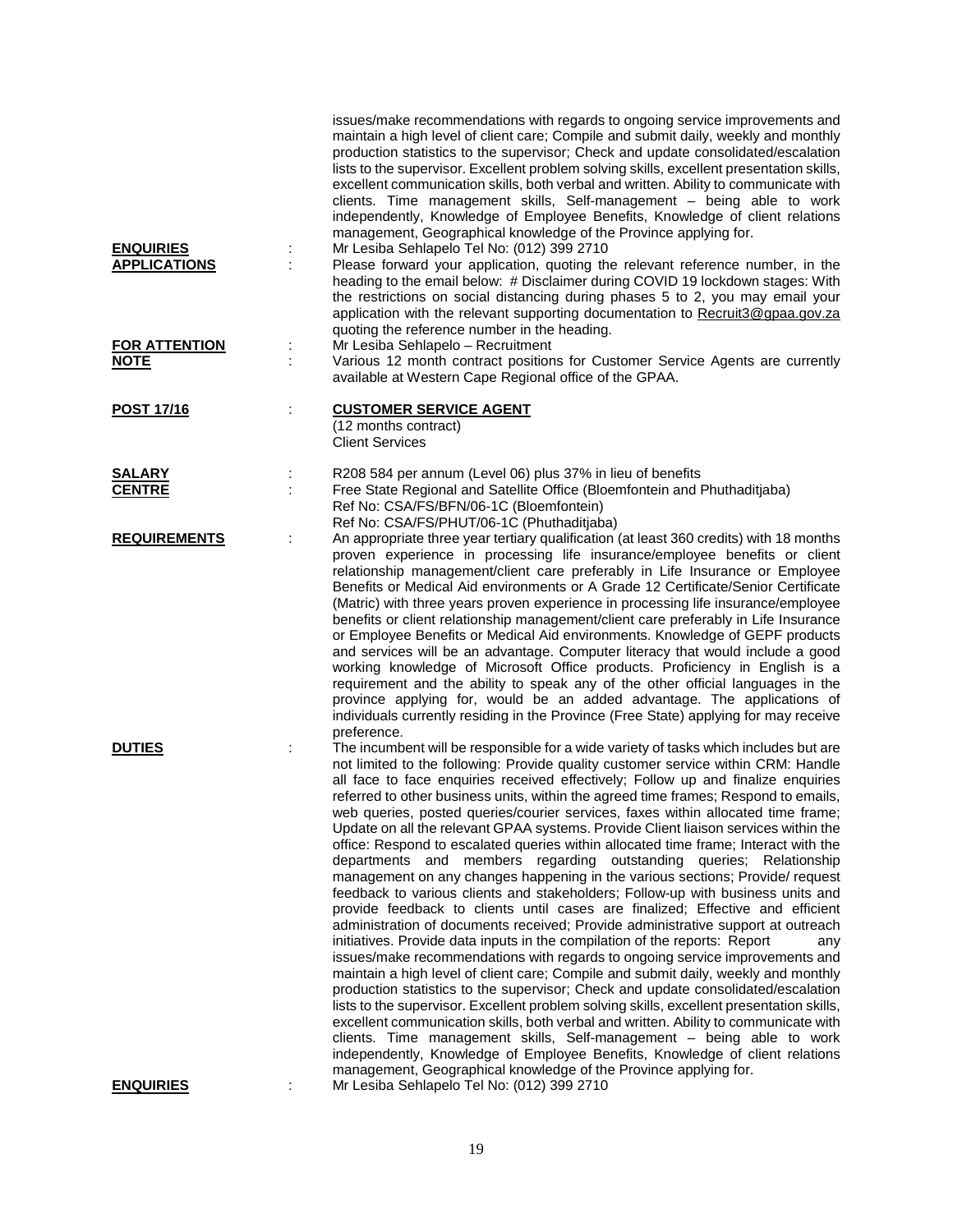| <b>APPLICATIONS</b>                     | Please forward your application, quoting the relevant reference number, in the<br>heading to the email below: # Disclaimer during COVID 19 lockdown stages: With<br>the restrictions on social distancing during phases 5 to 2, you may email your<br>application with the relevant supporting documentation to Recruit3@gpaa.gov.za<br>quoting the reference number in the heading.                                                                                                                                                                                                                                                                                                                                                                                                                                                                                                                                                                                                                                                                                                                                                                                                                                                                                                                                                                                                                                                                                                                                                                                                                            |
|-----------------------------------------|-----------------------------------------------------------------------------------------------------------------------------------------------------------------------------------------------------------------------------------------------------------------------------------------------------------------------------------------------------------------------------------------------------------------------------------------------------------------------------------------------------------------------------------------------------------------------------------------------------------------------------------------------------------------------------------------------------------------------------------------------------------------------------------------------------------------------------------------------------------------------------------------------------------------------------------------------------------------------------------------------------------------------------------------------------------------------------------------------------------------------------------------------------------------------------------------------------------------------------------------------------------------------------------------------------------------------------------------------------------------------------------------------------------------------------------------------------------------------------------------------------------------------------------------------------------------------------------------------------------------|
| <b>FOR ATTENTION</b><br><b>NOTE</b>     | Mr Lesiba Sehlapelo - Recruitment<br>Various 12 month contract positions for Customer Service Agents are currently<br>available at Free State Regional and satellite office of the GPAA.                                                                                                                                                                                                                                                                                                                                                                                                                                                                                                                                                                                                                                                                                                                                                                                                                                                                                                                                                                                                                                                                                                                                                                                                                                                                                                                                                                                                                        |
| <b>POST 17/17</b>                       | RESEARCH AND POLICY ADMINISTRATOR REF NO: RPA/SPB/2020/06-<br><u>1CRA</u><br>(12-months contract)<br><b>Strategy and Policy</b><br>The purpose of the position is to provide research and policy administrative support,<br>and the co-ordination, implementation of policy review and development activities<br>within the Strategy, Policy and Business Continuity Unit.                                                                                                                                                                                                                                                                                                                                                                                                                                                                                                                                                                                                                                                                                                                                                                                                                                                                                                                                                                                                                                                                                                                                                                                                                                      |
| <b>SALARY</b><br><b>CENTRE</b>          | R208 584 per annum (Level 06) (basic salary) plus 37% in lieu of benefits<br>Pretoria                                                                                                                                                                                                                                                                                                                                                                                                                                                                                                                                                                                                                                                                                                                                                                                                                                                                                                                                                                                                                                                                                                                                                                                                                                                                                                                                                                                                                                                                                                                           |
| <b>REQUIREMENTS</b>                     | An appropriate three year tertiary qualification (at least 360 credits) preferably in<br>Public Management/Public Administration/Policy Development with 18 months<br>proven experience in policy and research methodology. Grade 12 with three years<br>proven experience in policy and research within a Retirement Fund/Employee<br>Benefits/Medical Administration environment, Preference shall be given to<br>candidates with prior pension administration experience. Computer literacy that<br>includes a good working knowledge of the Microsoft Office packages, Knowledge<br>of Public Service Act and Regulations, Public Service Legislation and Regulatory<br>framework, Knowledge of South Africa's Pension Fund Law, Knowledge of policy<br>development and review process, A good understanding of government policies,<br>Ability to research, write and present high quality policy analysis, Strong interest in<br>government policy affairs, Fluent in Business English, Research skills, Organizing<br>and coordination skills, Critical thinking, Attention to detail, Time management skills<br>,Verbal and written communication, Strong report writing skills, Stakeholder<br>management, Analytical thinking, Business ethics (honesty and integrity),<br>Professionalism, Proactive and resourceful, Dynamic, flexible, reliable and<br>attentive to detail.                                                                                                                                                                                                                        |
| <b>DUTIES</b>                           | The successful candidate will be responsible for the following functions and include,<br>but not limited to: Assist in conducting research activities on sector specific<br>programmes: Assist in conducting needs analysis and identifying areas of<br>research. Provide research input for the analysis required to develop, implement,<br>review and evaluate new and existing policies. Assist in the drafting of research<br>specifications, based on needs analysis. Conduct research, using different<br>research methodologies, within timeframes and budget. Assist in responding to<br>external and internal research enquiries. Assist in the compilation of formal<br>research reports. Assist in maintaining the repository of research products and<br>facilitate dissemination of research results: Implement and maintain a research<br>library. Manage numbering and archiving system of researched products. Assist in<br>recording and monitoring research project plans. Create access paths to academic<br>journals. Interact with academic librarians. Assist in the development and review of<br>new and existing policies for the Department: Analyse and identify out-dated<br>policies per business unit in their order of importance for review. Assist in<br>developing and revising business units' policies Assist in drafting new policies.<br>Assist in the development and implementation of the checklist for all policies.<br>Develop monthly reports. Support to ad hoc business unit projects: Provide regular<br>support when needed to all ad hoc business unit projects |
| <b>ENQUIRIES</b><br><b>APPLICATIONS</b> | Mr Ismael Radebe Tel No: (012) 319 2299<br>Please forward your application, quoting the relevant reference number, in the<br>heading to the email below: # Disclaimer during COVID 19 lockdown stages: With<br>the restrictions on social distancing during phases 5 to 2, you may email your<br>application with the relevant supporting documentation to Recruit4@gpaa.gov.za                                                                                                                                                                                                                                                                                                                                                                                                                                                                                                                                                                                                                                                                                                                                                                                                                                                                                                                                                                                                                                                                                                                                                                                                                                 |

quoting the reference number in the heading.